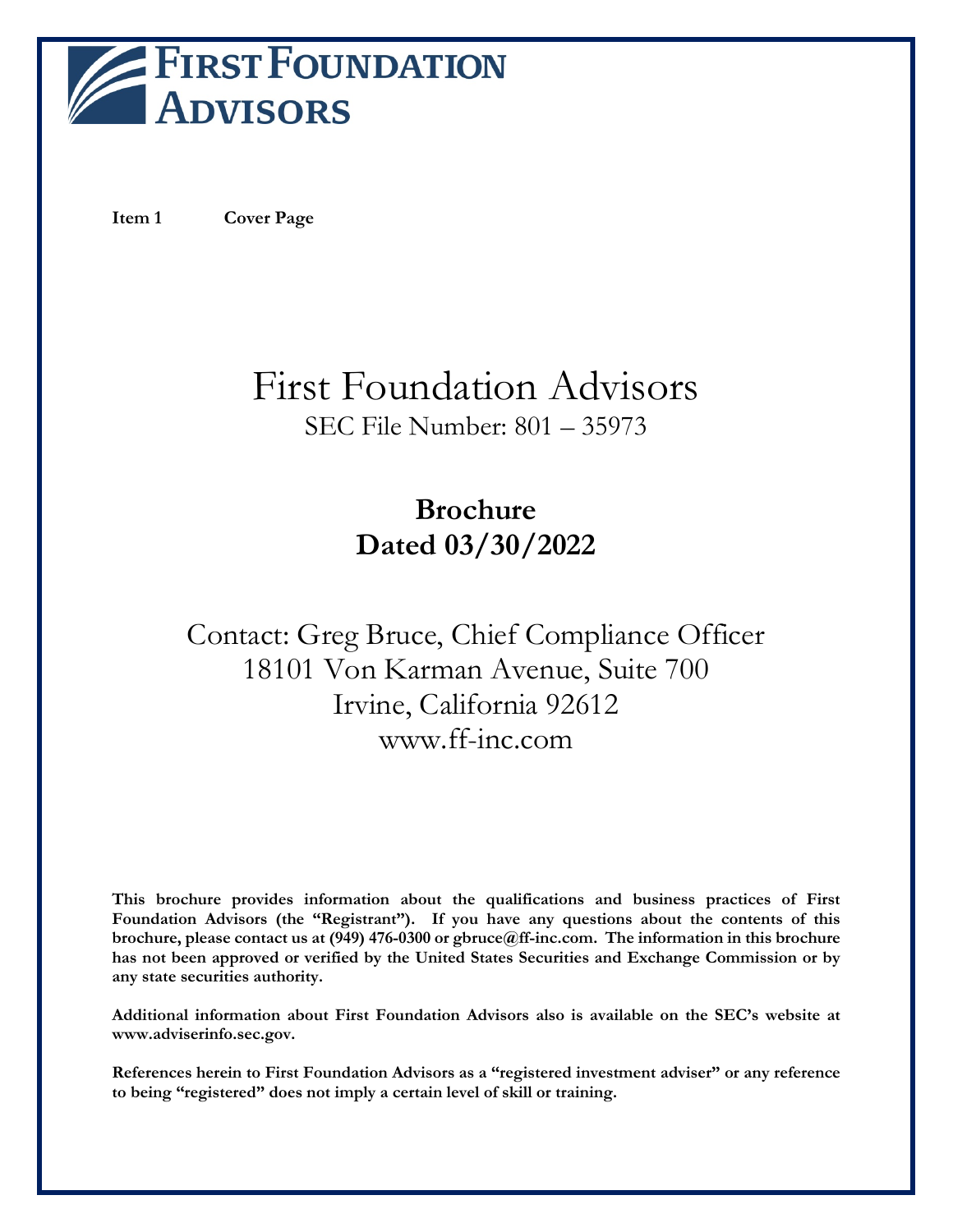# <span id="page-1-0"></span>**Item 2 Material Changes**

Since the Annual Amendment filed on March 30, 2021, there have been no material changes to this Brochure. However, First Foundation Advisors (the "Registrant") has made disclosure changes, enhancements and additions at Items 4, 5, and 8 below regarding advisory fees, retirement rollovers, cash balances, borrowing against assets, the use of options, and class action proceedings.

<span id="page-1-1"></span>ANY QUESTIONS: The Registrant's Chief Compliance Officer, Greg Bruce, remains available to address any questions that a client or prospective client may have regarding any issues pertaining to this Brochure.

# **Item 3 Table of Contents**

| Item 1    |                                                                                         |  |
|-----------|-----------------------------------------------------------------------------------------|--|
| Item 2    |                                                                                         |  |
| Item 3    |                                                                                         |  |
| Item 4    |                                                                                         |  |
| Item 5    |                                                                                         |  |
| Item 6    |                                                                                         |  |
| Item 7    |                                                                                         |  |
| Item 8    |                                                                                         |  |
| Item 9    |                                                                                         |  |
| Item $10$ |                                                                                         |  |
| Item 11   | Code of Ethics, Participation or Interest in Client Transactions and Personal Trading21 |  |
| Item 12   |                                                                                         |  |
| Item 13   |                                                                                         |  |
| Item 14   |                                                                                         |  |
| Item 15   |                                                                                         |  |
| Item 16   |                                                                                         |  |
| Item 17   |                                                                                         |  |
| Item 18   |                                                                                         |  |
|           |                                                                                         |  |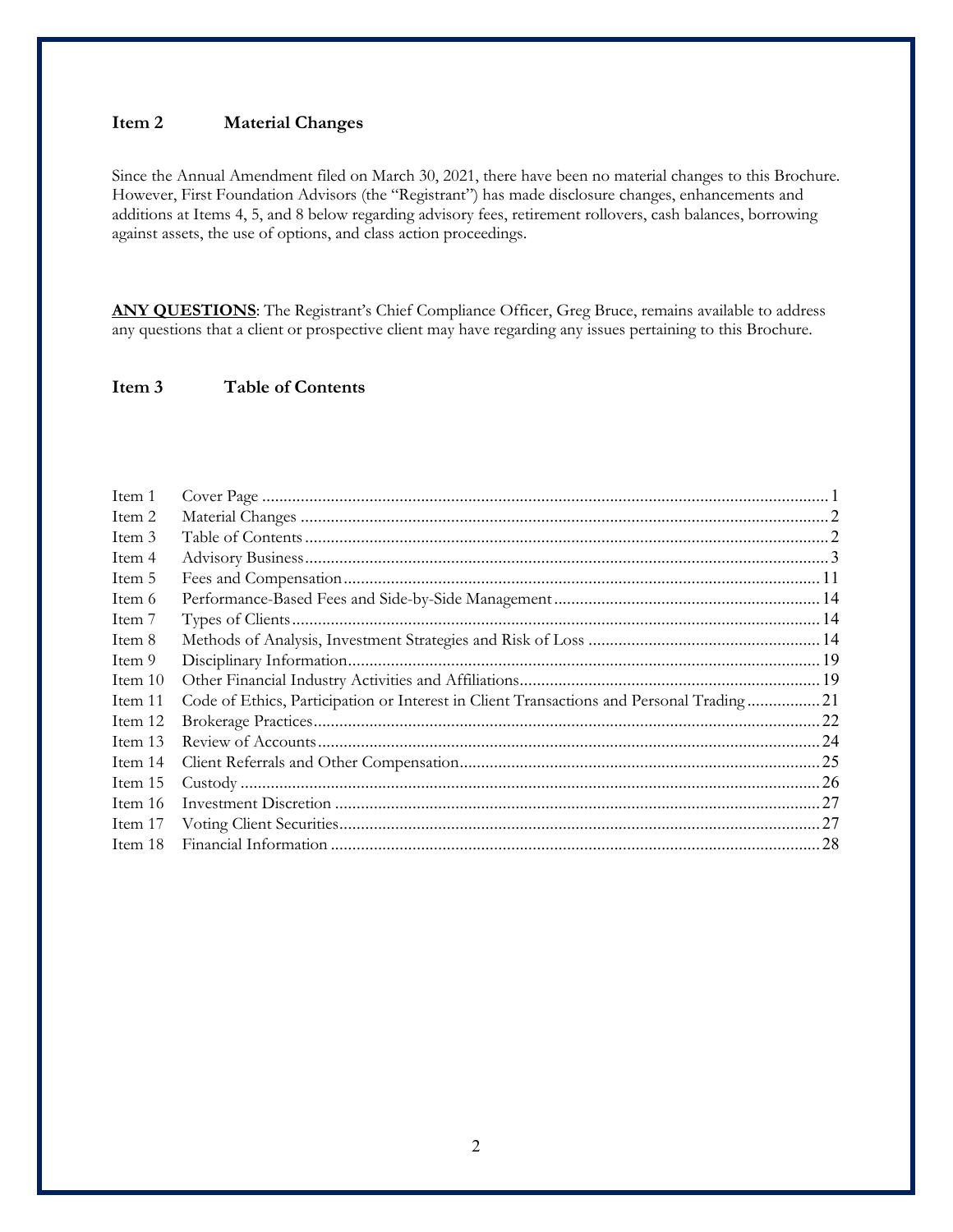## <span id="page-2-0"></span>**Item 4 Advisory Business**

- A. First Foundation Advisors (the "Registrant") is a corporation formed on December 12, 1985 in the State of California. The Registrant became registered as an investment adviser in February 1990. John A. Hakopian is the Registrant's President. The Registrant is owned by First Foundation Inc. (FFI). FFI's common stock is publicly traded on the NASDAQ Global Market under the symbol "FFWM" and the ownership of that entity will change on a regular basis.
- B. As discussed below, the Registrant offers to its clients, directly or through one of its affiliated entities, investment advisory services, and, to the extent specifically requested by a client, financial planning and related consulting services.

#### **INVESTMENT ADVISORY SERVICES**

The client can engage Registrant to provide discretionary and/or non-discretionary investment advisory services to individuals, families, businesses, and retirement plans (see below). Before engaging Registrant to provide investment advisory services, clients are required to enter into an agreement with Registrant setting forth the terms and conditions of the engagement, describing the scope of the services to be provided, and the fees that a client will incur (see fee schedule at Item 5 below). Registrant provides investment advisory services specific to the needs of each client. Before providing investment advisory services, Registrant will determine the client's investment objectives. Registrant will then allocate (or recommend that the client allocate) the assets in a client's portfolio consistent with their designated investment objectives. To the extent requested by an individual client, Registrant will generally provide financial planning and consulting services. To the extent that the Registrant determines to include financial planning services as part of its advisory services as set forth at Item 5 below, the Registrant's advisory fee will remain the same regardless of whether or not the client determines to address financial planning issues with Registrant. Regardless, in the event that the client requires extraordinary planning or consultation services, the Registrant may determine to charge a client for such additional services pursuant to a standalone written agreement (see Limitations below).

**ERISA PLAN ENGAGEMENTS**: Registrant can be engaged to provide investment advisory services to ERISA retirement plans, where the Registrant manages plan assets consistent with the investment objective designated by the plan sponsor. In such engagements, the Registrant will serve as an investment fiduciary as that term is defined under the Employee Retirement Income Security Act of 1974 ("ERISA"). The Registrant will generally provide services on an "assets under management" fee basis per the terms and conditions of an Investment Advisory Agreement between the Plan and the Registrant. Registrant may also provide investment advisory services to participant directed retirement plans per the terms and conditions of a Retirement Plan Consulting Agreement between Registrant and the plan. For such engagements, Registrant shall assist the plan with the selection of an investment platform from which plan participants can make their respective investment choices, and, to the extent engaged to do so, may also provide education to assist the participants with their decision making process.

**SUB-ADVISED MUTUAL FUNDS AND CONFLICT OF INTEREST:** Pursuant to a written sub-advisory agreement, the Registrant serves as a sub-adviser to a registered investment company under the Investment Company Act of 1940. At this time, the Registrant currently serves as a sub-adviser to certain funds advised by Brookmont Capital Management. The Registrant will observe the investment parameters described in the fund's offering documents as well as those required by the Investment Company Act of 1940. A conflict of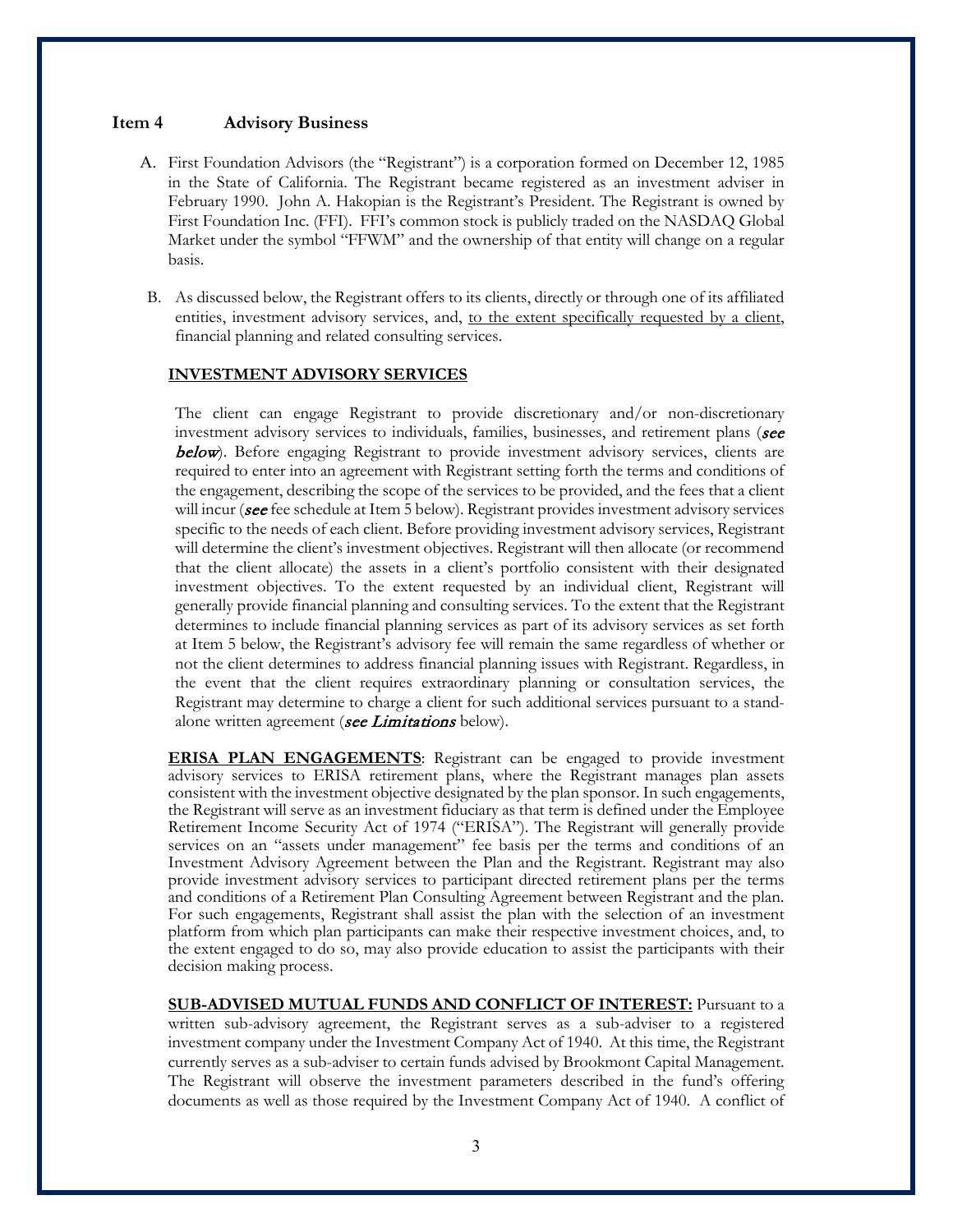interest arises whenever the Registrant has an actual or perceived economic or other incentive in its management of client's accounts in a way that benefits the Registrant. A conflict is present where we may invest, on a discretionary basis, in a mutual fund where we sub-advise. All else equal, the Registrant has a preference for mutual funds where it serves as sub-adviser. When appropriate, the Registrant's mutual funds that it sub-advises may be held in client accounts (up to 100%), subject to applicable law and any account-specific considerations. Clients may contact us to elect not to invest in any investment product that we sub-advise by emailing us at **[gbruce@ff-inc.com](mailto:gbruce@ff-inc.com)** or contacting Greg Bruce at (949) 476-0300. As discussed above, clients may elect to exclude from their accounts investments in any fund that the Registrant serves as sub-adviser. If a client has already made an investment in a fund that we serve as sub-adviser, and requests selling the fund, they may incur tax consequences because of such election. The Registrant will comply with ERISA and Section 4975 of the Internal Revenue Code for all purchases of mutual funds it sub-advises in Individual Retirement Accounts or in qualified retirement plans subject to ERISA by providing a credit of advisory fees associated with the discretionary management of these funds against the client's management fee set forth in Item 5 below. A credit of advisory fees associated with the discretionary management of these funds for other nonqualified client accounts will be applied in the same manner as above. The Registrant's Chief Compliance Officer remains available to address any questions that a client or prospective client may have regarding the above conflict of interest. See Item 5 for a summary of fees associated with the Registrant's Sub-Adviser services.

#### **FINANCIAL PLANNING AND CONSULTING SERVICES (STAND-ALONE)**

To the extent requested by a client, the Registrant *may* provide financial planning and/or consulting services (including investment and non-investment related matters, such as estate, tax and insurance planning, etc.) on a stand-alone separate hourly rate basis. Registrant's planning and consulting fees are negotiable, but generally range from negotiable up to \$350 on an hourly rate basis, depending upon the scope and complexity of the service(s) required and the professional(s) rendering the service(s). Alternatively, the Registrant may charge a fixed rate for the project with up to 50% of the total fee due at inception and the balance due at the completion of the project depending on the scope of the project. Prior to engaging the Registrant to provide planning or consulting services, clients are generally required to enter into a *Financial Planning and Consulting Agreement* with Registrant setting forth the terms and conditions of the engagement (including termination), describing the scope of the services to be provided, an estimated fee and the portion of the fee that is due from the client prior to Registrant commencing services. If requested by the client, Registrant may recommend the services of outside professionals for additional consulting and/or implementation purposes. The client is under no obligation to engage the services of any such recommended professional. At all times, the engaged unaffiliated licensed professional[s] (i.e. attorney, accountant, insurance agent, etc.), and **not** the Registrant, shall be responsible for the quality and competency of the services provided. The client retains absolute discretion over all such implementation decisions and is free to accept or reject any recommendation from the Registrant. Registrant's consulting services pursuant to this agreement do not include investment implementation, supervisory, management, or reporting services, nor the regular review or monitoring of the client's investment portfolio. In the event the client desires the Registrant to provide investment supervisory or management services, such engagement shall be set forth in a separate *Investment Advisory Agreement* between the Registrant and the client, for which services Registrant shall be paid a separate and additional fee.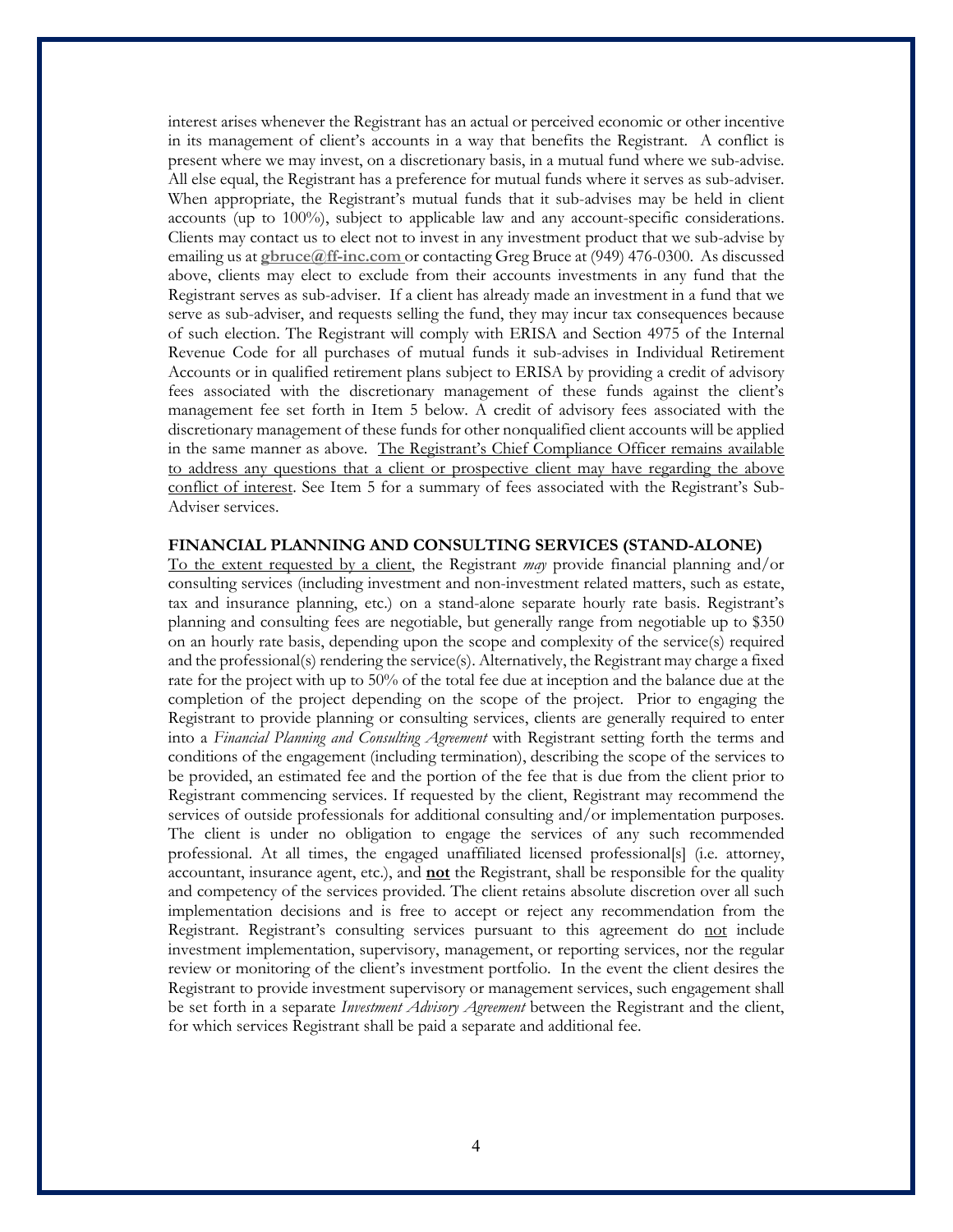### **MISCELLANEOUS**

**Retirement Rollovers**. **Potential for Conflict of Interest**: A client or prospective client leaving an employer typically has four options regarding an existing retirement plan (and may engage in a combination of these options): (i) leave the money in the former employer's plan, if permitted, (ii) roll over the assets to the new employer's plan, if one is available and rollovers are permitted, (iii) roll over to an Individual Retirement Account ("IRA"), or (iv) cash out the account value (which could, depending upon the client's age, result in adverse tax consequences). If Registrant recommends that a client roll over their retirement plan assets into an account to be managed by Registrant, such a recommendation creates a conflict of interest if Registrant will earn new (or increase its current) compensation as a result of the rollover. If Registrant provides a recommendation as to whether a client should engage in a rollover or not (whether it is from an employer's plan or an existing IRA), Registrant is acting as a fiduciary within the meaning of Title I of the Employee Retirement Income Security Act and/or the Internal Revenue Code, as applicable, which are laws governing retirement accounts. **No client is under any obligation to roll over retirement plan assets to an account managed by Registrant, whether it is from an employer's plan or an existing IRA**. **Registrant's Chief Compliance Officer, Greg Bruce, remains available to address any questions that a client or prospective client may have regarding the potential for conflict of interest presented by such rollover recommendation.** 

**Limitations of Non-Investment Consulting/Implementation Services**. As indicated above, **to the extent specifically requested by a client,** the Registrant can provide consulting services regarding non-investment related matters, such as estate planning, tax planning, insurance, etc. Neither the Registrant, nor any of its representatives, serves as an attorney or accountant, and no portion of the Registrant's services should be construed as legal or accounting advice. To the extent requested by a client, the Registrant may recommend the services of other professionals for certain non-investment implementation purposes (i.e. attorneys, accountants, insurance, etc.), including the Registrant's insurance affiliate ( $\text{Sec}$ disclosure at Item 10.C.2). If the client engages any recommended professional, and a dispute arises thereafter relative to such engagement, the client agrees to seek recourse exclusively from and against the engaged professional. At all times, the engaged licensed professional[s] (i.e. attorney, accountant, insurance agent, etc.), and **not** Registrant, shall be responsible for the quality and competency of the services provided. **Clients are responsible for promptly notifying the Registrant if there is ever any change in their financial situation or investment objectives so that the Registrant can review, and if necessary, revise its previous recommendations or services.**

**Independent Managers**. Registrant may allocate a portion of a client's investment assets among unaffiliated independent investment managers in accordance with the client's designated investment objectives. In such situations, the Independent Managers shall have day-to-day responsibility for the active discretionary management of the allocated assets. Registrant shall continue to render investment supervisory services to the client relative to the ongoing monitoring and review of account performance, asset allocation and client investment objectives. Factors which Registrant shall consider in recommending Independent Managers include the client's designated investment objectives, and the manager's management style, performance, reputation, financial strength, reporting, pricing, and research. **Please Note**: The investment management fee charged by any Independent Managers is separate from, and in addition to, Registrant's advisory fee as set forth in the fee schedule at Item 5 below.

**Unaffiliated Private Investment Funds**. Registrant can also provide investment advice regarding unaffiliated private investment funds. Registrant, on a non-discretionary basis, may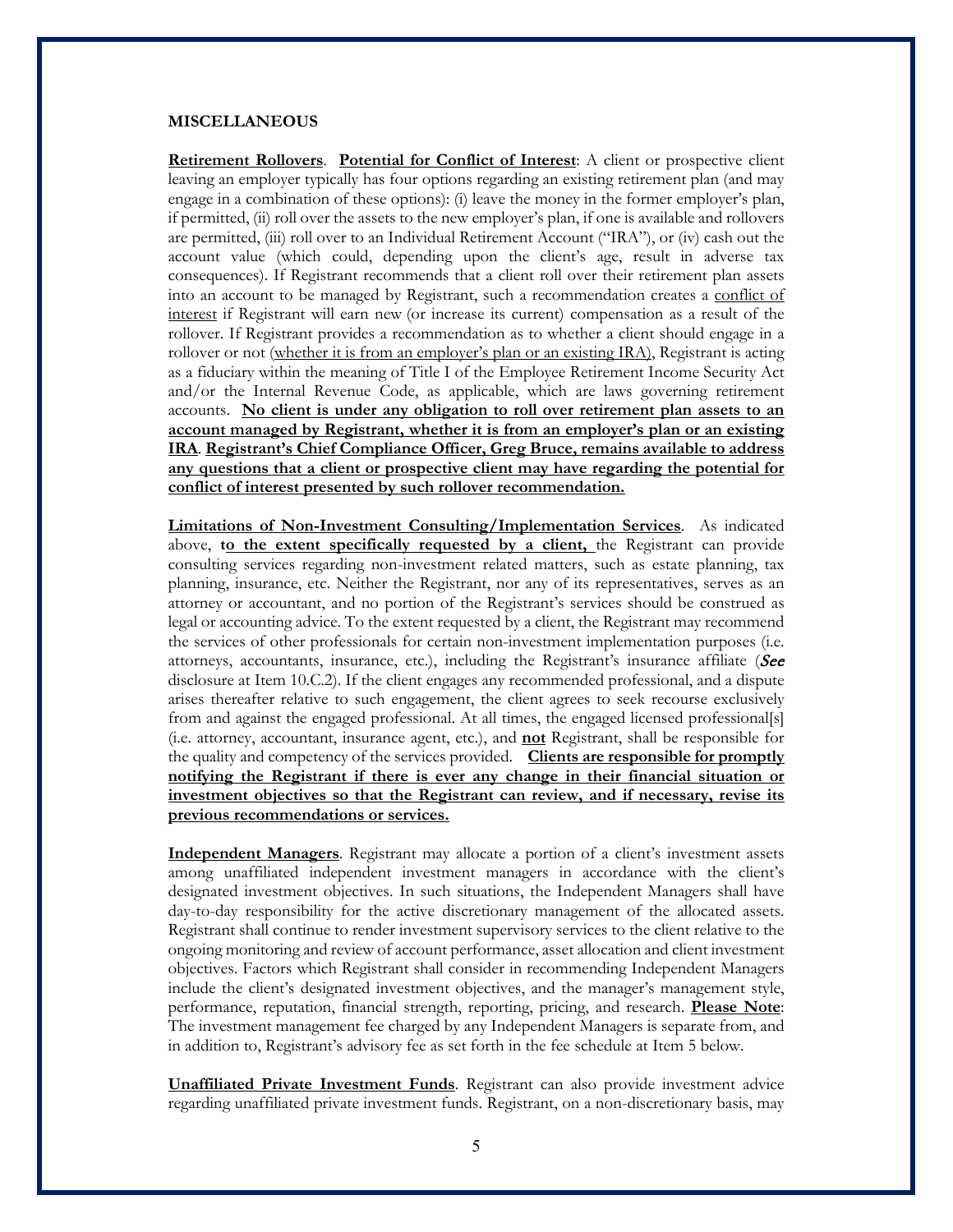recommend that certain qualified clients consider an investment in unaffiliated private investment funds. Registrant's role relative to the private investment funds shall be limited to its initial and ongoing due diligence and investment monitoring services. If a client determines to become a private fund investor, the amount of assets invested in the fund(s) shall be included as part of "assets under management" for purposes of Registrant calculating its investment advisory fee. Registrant's clients are under absolutely no obligation to consider or make an investment in a private investment fund(s). **Please Note:** Private investment funds generally involve various risk factors, including, but not limited to, potential for complete loss of principal, liquidity constraints and lack of transparency, a complete discussion of which is set forth in each fund's offering documents, which will be provided to each client for review and consideration. Unlike liquid investments that a client may own, private investment funds do not provide daily liquidity or pricing. Each prospective client investor will be required to complete a Subscription Agreement, pursuant to which the client shall establish that he/she is qualified for investment in the fund, and acknowledges and accepts the various risk factors that are associated with such an investment. **Please Also Note: Valuation**. In the event that Registrant references private investment funds owned by the client on any supplemental account reports prepared by Registrant, the value(s) for all private investment funds owned by the client shall reflect the most recent valuation provided by the fund sponsor. However, if subsequent to purchase, the fund has not provided an updated valuation, the valuation shall reflect the initial purchase price. If subsequent to purchase, the fund provides an updated valuation, then the statement will reflect that updated value. The updated value will continue to be reflected on the report until the fund provides a further updated value. As result of the valuation process, if the valuation reflects initial purchase price or an updated value subsequent to purchase price, the current value(s) of an investor's fund holding(s) could be significantly more or less than the value reflected on the report. Unless otherwise indicated, the client's advisory fee shall be based upon the value reflected on the report. **Conflict of Interest**: Registrant may recommend that a client consider investing in a private fund that is associated with another Registrant client. Such a recommendation creates a conflict of interest because the Registrant has an economic incentive to make such recommendation (i.e., as result of the allocation, Registrant will assist an existing individual client from whom it currently earns, and anticipates it will continue to earn, investment advisory fees). If, and when, the Registrant makes such a recommendation, it shall disclose the specific conflict, in writing, at that time. **Again, no client is obligated to invest in any private investment fund**.

**Interval Funds/Risks and Limitations**. Where appropriate, Registrant may utilize interval funds. An interval fund is a non-traditional type of [closed-end mutual fund](https://www.investopedia.com/terms/c/closed-endinvestment.asp) that periodically offers to buy back a percentage of outstanding shares from [shareholders.](https://www.investopedia.com/terms/s/shareholder.asp)  Investments in an interval fund involve additional risk, including lack of liquidity and restrictions on withdrawals. During any time periods outside of the specified repurchase offer window(s), investors will be unable to sell their shares of the interval fund. There is no assurance that an investor will be able to tender shares when or in the amount desired. There can also be situations where an interval fund has a limited amount of capacity to repurchase shares, and may not be able to fulfill all purchase orders. In addition, the eventual sale price for the interval fund could be less than the interval fund value on the date that the sale was requested. While an internal fund periodically offers to repurchase a portion of its securities, there is no guarantee that investors may sell their shares at any given time or in the desired amount. As interval funds can expose investors to liquidity risk, investors should consider interval fund shares to be an illiquid investment. Typically, the interval funds are not listed on any securities exchange and are not publicly traded. Thus, there is no secondary market for the fund's shares. Because these types of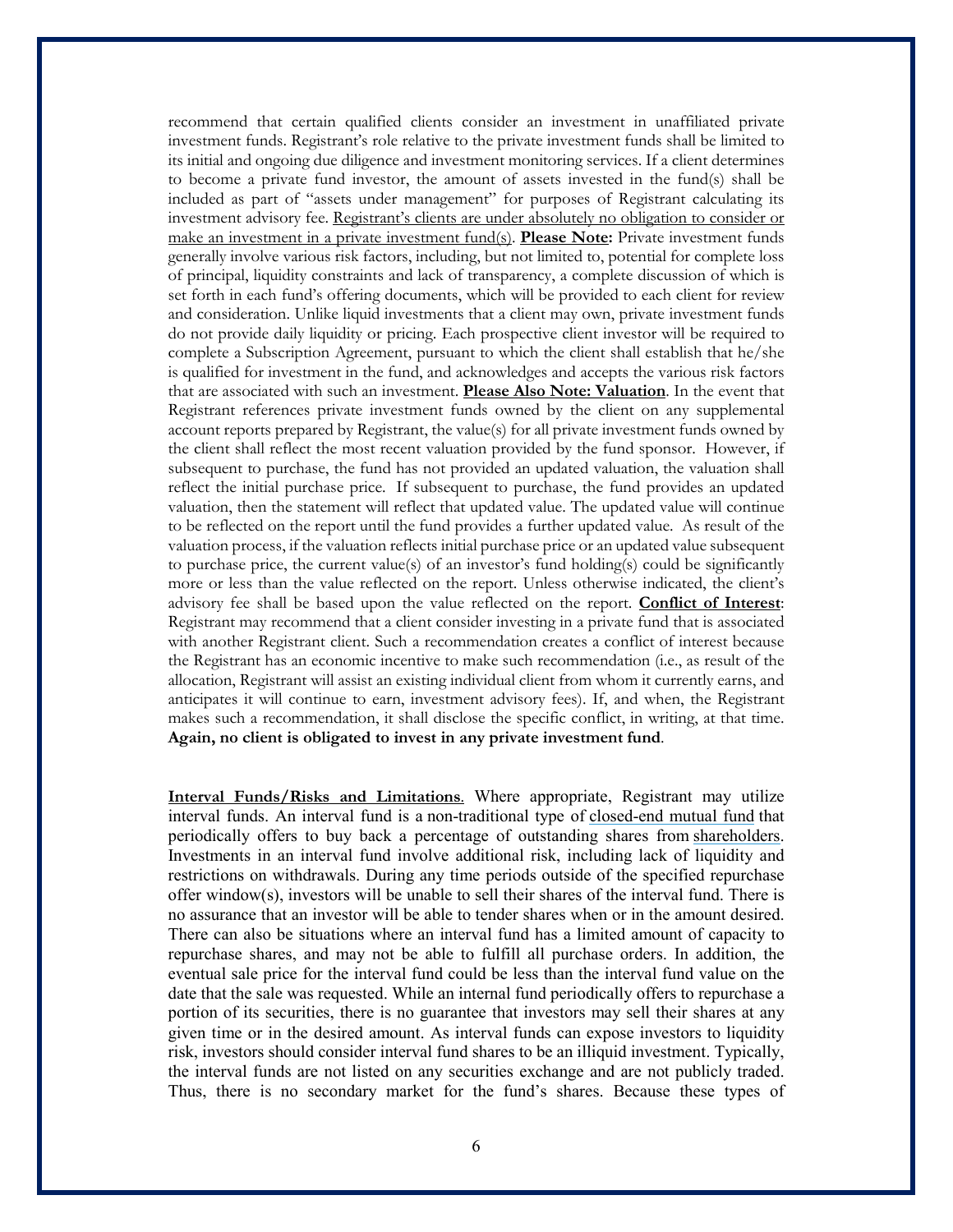investments involve certain additional risk, these funds will only be utilized when consistent with a client's investment objectives, individual situation, suitability, tolerance for risk and liquidity needs. Investment should be avoided where an investor has a shortterm investing horizon and/or cannot bear the loss of some, or all, of the investment. There can be **no assurance** that an interval fund investment will prove profitable or successful. **In light of these enhanced risks, a client may direct Registrant, in writing, not to employ any or all such strategies for the client's account**.

**Wrap/Separate Managed Account/UMA program engagements**. In the event that Registrant is engaged to provide investment advisory services as part of an unaffiliated wrapfee program, Registrant will be unable to negotiate commissions and/or transaction costs. Under a wrap program, the wrap program sponsor arranges for the investor participant to receive investment advisory services, the execution of securities brokerage transactions, custody and reporting services for a single specified fee. Participation in a wrap program may cost the participant more or less than purchasing such services separately. If the program is offered on a non-wrap basis, the program sponsor will determine the broker-dealer though which transactions must be effected, and the amount of transaction fees and/or commissions to be charged to the participant investor accounts.

**Portfolio Activity.** Registrant has a fiduciary duty to provide services consistent with the client's best interest. As part of its investment advisory services, Registrant will review client portfolios on an ongoing basis to determine if any changes are necessary based upon various factors, including, but not limited to, investment performance, market conditions, fund manager tenure, style drift, account additions/withdrawals, and/or a change in the client's investment objective. Based upon these factors, there may be extended periods of time when Registrant determines that changes to a client's portfolio are neither necessary, nor prudent. Clients remain subject to the fees described in Item 5 below during periods of account inactivity

**Custodian Charges-Additional Fees**: As discussed below at Item 5 and 12 below, when requested to recommend a broker-dealer/custodian for client accounts, Registrant generally recommends that Charles Schwab and Co., Inc. ("*Charles Schwab")* and/or TD Ameritrade Inc. (*"TD Ameritrade")* serve as the broker-dealer/custodian for client investment management assets. Broker-dealers such as *Charles Schwab* and *TD Ameritrade* charge transaction fees for effecting certain types of securities transactions (i.e., including transaction fees for certain mutual funds, and mark-ups and mark-downs charged for fixed income transactions, etc.). The types of securities for which transaction fees, commissions, and/or other type fees (as well as the amount of those fees) shall differ depending upon the broker-dealer/custodian (while certain custodians, including *Schwab* and *TD Ameritrade* do not currently charge fees on individual equity transactions, others do). When beneficial to the client, individual fixed‐ income and/or equity transactions may be effected through broker‐dealers with whom Registrant and/or the client have entered into arrangements for prime brokerage clearing services, including effecting certain client transactions through other SEC registered and FINRA member broker‐dealers (in which event, the client generally will incur both the transaction fee charged by the executing broker‐dealer and a "trade-away" fee charged by *Schwab* and/or *TD Ameritrade*). These fees/charges are in addition to Registrant's investment advisory fee at Item 5 below. Registrant does not receive any portion of these fees/charges. **ANY QUESTIONS: Registrant's Chief Compliance Officer, Greg Bruce, remains available to address any questions that a client or prospective client may have regarding the above.**

**Tradeaway/Prime Broker Fees**. As indicated above, relative to its discretionary investment management services, when beneficial to the client, individual equity and/or fixed income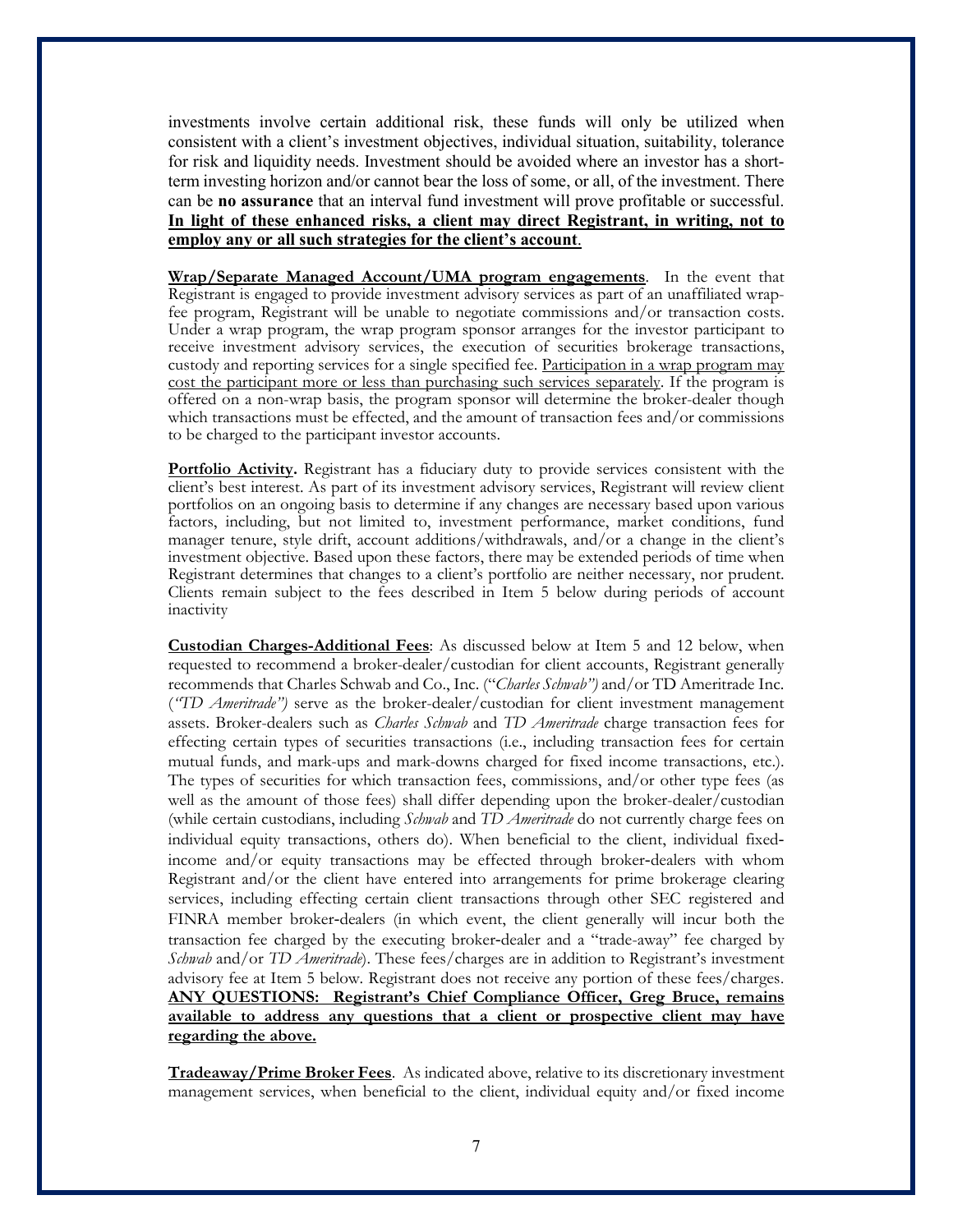transactions may be effected through broker-dealers other than the account custodian, in which event, the client generally will incur both the fee (commission, mark-up/mark-down) charged by the executing broker-dealer and a separate "tradeaway" and/or prime broker fee charged by the account custodian.

**Use of Mutual Funds and ETFs**. While the Registrant may recommend allocating investment assets to mutual funds that are not available directly to the public, the Registrant may also recommend that clients allocate investment assets to publicly available mutual funds and exchange traded funds that the client could obtain without engaging Registrant as an investment adviser. However, if a client or prospective client determines to allocate investment assets to publicly available mutual funds or exchange traded funds without engaging Registrant as an investment adviser, the client or prospective client would not receive the benefit of Registrant's initial and ongoing investment management services. **Please Note**: In addition to Registrant's investment advisory fee described below, and transaction and/or custodial fees discussed below, clients will also incur, relative to all mutual fund and exchange traded fund purchases, charges imposed at the fund level (e.g. management fees and other fund expenses). **ANY QUESTIONS: Registrant's Chief Compliance Officer, Greg Bruce, remains available to address any questions that a client or prospective client may have regarding the above.**

**Please Note: Socially Responsible Investing Limitations**. Socially Responsible Investing involves the incorporation of **Environmental**, **Social** and **Governance** considerations into the investment due diligence process ("ESG"). There are potential limitations associated with allocating a portion of an investment portfolio in ESG securities (i.e., securities that have a mandate to avoid, when possible, investments in such products as alcohol, tobacco, firearms, oil drilling, gambling, etc.). The number of these securities may be limited when compared to those that do not maintain such a mandate. ESG securities could underperform broad market indices. Investors must accept these limitations, including potential for underperformance. Correspondingly, the number of ESG mutual funds and exchange traded funds are few when compared to those that do not maintain such a mandate. As with any type of investment (including any investment and/or investment strategies recommended and/or undertaken by the Registrant), there can be no assurance that investment in ESG securities or funds will be profitable, or prove successful.

**Please Note: Non-Discretionary Service Limitations.** Clients that determine to engage Registrant on a non-discretionary investment advisory basis must be willing to accept that Registrant cannot effect any account transactions without obtaining prior consent to any such transaction(s) from the client. Thus, in the event that Registrant would like to make a transaction for a client's account, and client is unavailable, Registrant will be unable to effect the account transaction (as it would for its discretionary clients) without first obtaining the client's consent.

**Please Note: Cash Positions.** Registrant continues to treat cash as an asset class. As such, unless determined to the contrary by Registrant, all cash positions (money markets, etc.) shall continue to be included as part of assets under management for purposes of calculating Registrant's advisory fee. At any specific point in time, depending upon perceived or anticipated market conditions/events (there being **no guarantee** that such anticipated market conditions/events will occur), Registrant may maintain cash positions for defensive purposes. In addition, while assets are maintained in cash, such amounts could miss market advances. Depending upon current yields, at any point in time, Registrant's advisory fee could exceed the interest paid by the client's money market fund.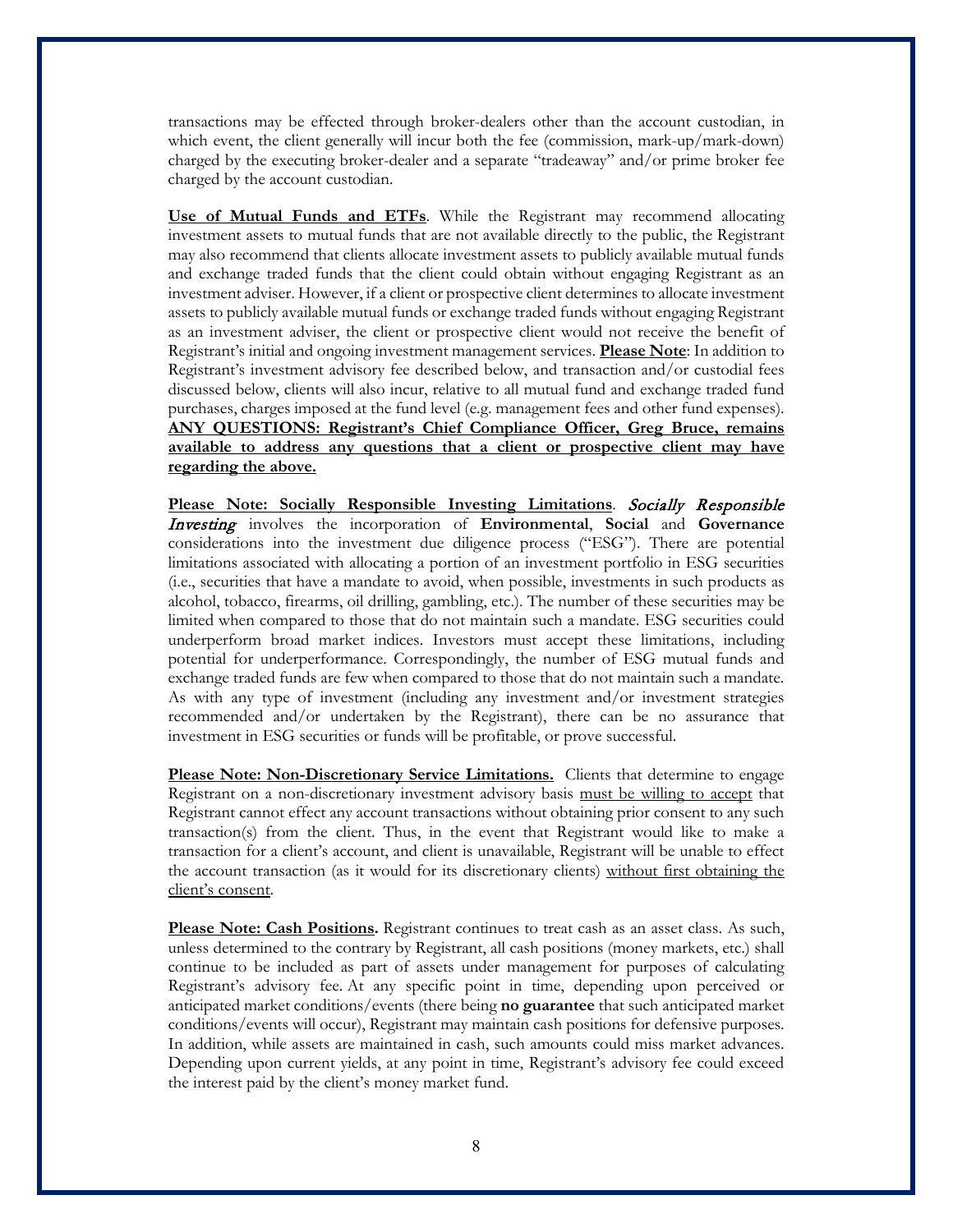# **ANY QUESTIONS**: **Registrant's Chief Compliance Officer, Greg Bruce, remains available to address any questions that a client or prospective may have regarding the above fee billing practice**

**Borrowing Against Assets/Risks**. A client who has a need to borrow money could determine to do so by using:

- **Margin**-The account custodian or broker-dealer lends money to the client. The custodian charges the client interest for the right to borrow money, and uses the assets in the client's brokerage account as collateral; and,
- **Pledged Assets Loan** In consideration for a lender (i.e., a bank, etc.) to make a loan to the client, the client pledges its investment assets held at the account custodian as collateral;

These above-described collateralized loans are generally utilized because they typically provide more favorable interest rates than standard commercial loans. These types of collateralized loans can assist with a pending home purchase, permit the retirement of more expensive debt, or enable borrowing in lieu of liquidating existing account positions and incurring capital gains taxes. However, such loans are not without potential material risk to the client's investment assets. The lender (i.e., custodian, bank, etc.) will have recourse against the client's investment assets in the event of loan default or if the assets fall below a certain level. For this reason, Registrant does not recommend such borrowing unless it is for specific short-term purposes (i.e., a bridge loan to purchase a new residence). Registrant does not recommend such borrowing for investment purposes (i.e., to invest borrowed funds in the market). Regardless, if the client was to determine to utilize margin or a pledged assets loan, the following economic benefits would inure to Registrant:

- by taking the loan rather than liquidating assets in the client's account, Registrant continues to earn a fee on such Account assets; and,
- if the client invests any portion of the loan proceeds in an account to be managed by Registrant, Registrant will receive an advisory fee on the invested amount; and,
- if Registrant's advisory fee is based upon the higher margined account value (see margin disclosure at Item 5 below), Registrant will earn a correspondingly higher advisory fee. This could provide Registrant with a disincentive to encourage the client to discontinue the use of margin.

Please Note: The Client must accept the above risks and potential corresponding consequences associated with the use of margin or a pledged assets loan.

**Investment Risk**. Different types of investments involve varying degrees of risk, and it should not be assumed that future performance of any specific investment or investment strategy (including the investments and/or investment strategies recommended or undertaken by Registrant) will be profitable or equal any specific performance level(s).

**Client Obligations**. The Registrant will not be required to verify any information received from the client or from the client's other professionals and is expressly authorized to rely on the information in its possession. Clients are responsible for promptly notifying the Registrant if there is ever any change in their financial situation or investment objectives so that the Registrant can review, and if necessary, revise its previous recommendations or services.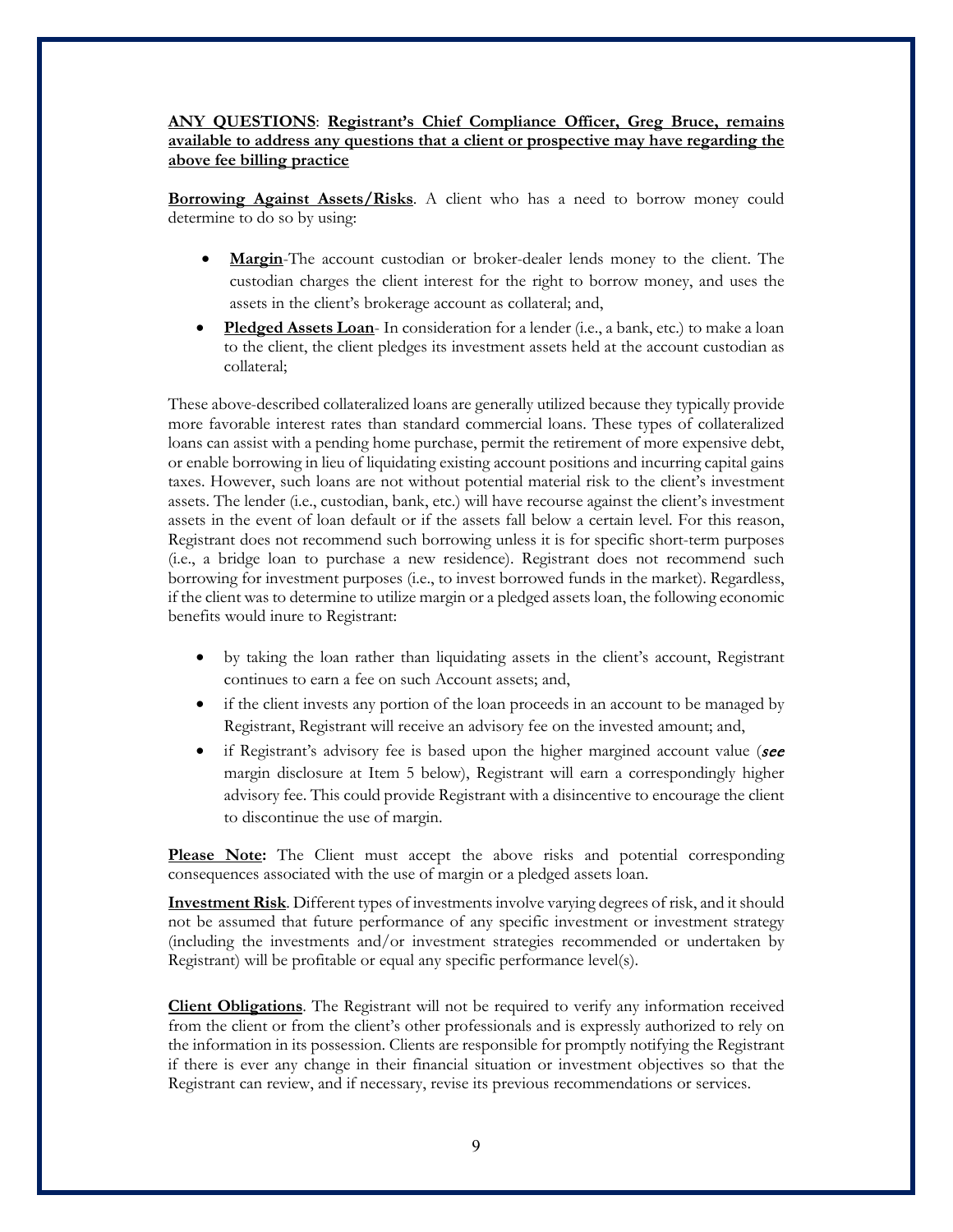- C. The Registrant shall provide investment advisory services specific to the needs of each client. Prior to providing investment advisory services, an investment adviser representative will ascertain each client's investment objective(s). Thereafter, the Registrant shall allocate and/or recommend that the client allocate investment assets consistent with the designated investment objective(s). The client may, at any time, impose reasonable restrictions, in writing, on the Registrant's services.
- D. Registrant does not offer a wrap fee program for its investment advisory services. However, in the past Registrant has served, and in the future, could serve, as a participating investment adviser in certain unaffiliated wrap and managed account fee programs. There is no significant difference between how the Registrant manages wrap fee accounts and non-wrap fee accounts. Under a wrap program, the wrap program sponsor arranges for the investor participant to receive investment advisory services, the execution of securities brokerage transactions, custody and reporting services for a single specified fee. Registrant will be unable to negotiate commissions and/or transaction costs. Participation in a wrap program may cost the participant more or less than purchasing such services separately.
- **E.** As of December 31, 2021, the Registrant had \$5,575,242,472 in assets under management on a discretionary basis and \$105,363,333 assets under management on a non-discretionary basis.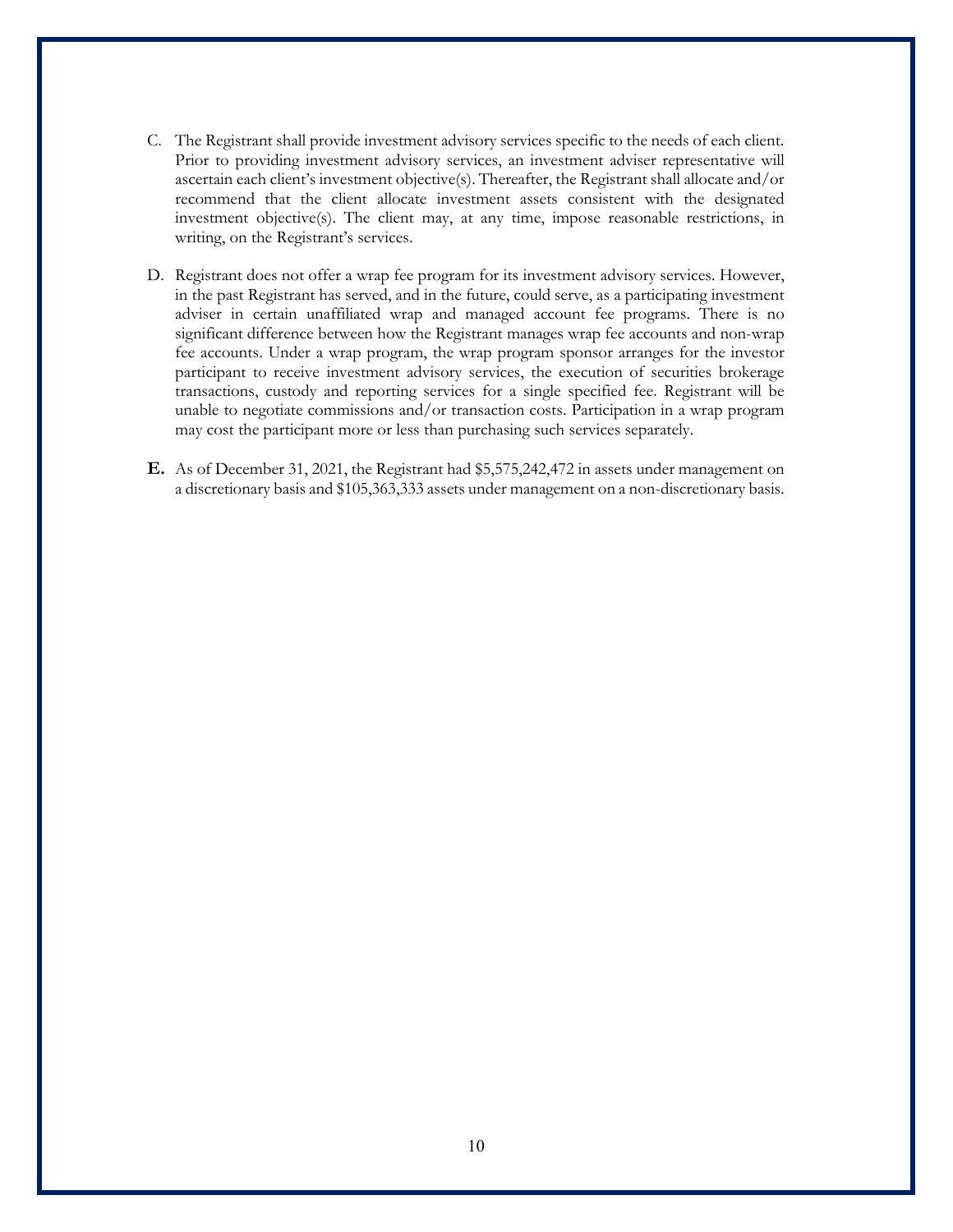### <span id="page-10-0"></span>**Item 5 Fees and Compensation**

A. Clients can engage the Registrant to provide investment advisory services and financial planning as part of a single engagement or may separately engage the Registrant for financial planning and consulting services. The details for each of these engagements are described in detail below.

## **INVESTMENT ADVISORY SERVICES**

The client can engage the Registrant to provide discretionary investment advisory services and financial planning services on a *fee-only* basis. The Registrant's annual investment advisory fee is based upon a percentage (%) of the market value of the assets placed under the Registrant's management as follows:

| Market Value of Portfolio                           | % of Assets         |  |  |
|-----------------------------------------------------|---------------------|--|--|
|                                                     |                     |  |  |
| <b>Equity and Balanced Accounts Program</b>         |                     |  |  |
| On the First \$3,000,000                            | 1.00% Annual Fee    |  |  |
| On the Next \$2,000,000                             | $0.75\%$            |  |  |
| Amount over \$5,000,000                             | $0.50\%$            |  |  |
|                                                     |                     |  |  |
| <u>Fixed Income Accounts Program</u>                |                     |  |  |
| On the First \$2,000,000                            | $0.50\%$ Annual Fee |  |  |
| On the Next \$3,000,000                             | $0.40\%$            |  |  |
| On the Next \$5,000,000                             | $0.30\%$            |  |  |
| Amount over \$10,000,000                            | $0.25\%$            |  |  |
|                                                     |                     |  |  |
| <b>Fixed Income Short Duration Accounts Program</b> |                     |  |  |
| On the First \$5,000,000                            | $0.25\%$ Annual Fee |  |  |
| On the Next \$10,000,000                            | 0.20%               |  |  |
| On the Next \$15,000,000                            | 0.15%               |  |  |
| On the Next \$25,000,000                            | 0.10%               |  |  |
| Amount Over \$55,000,000                            | $0.05\%$            |  |  |

Although the Registrant will allocate client assets consistent with the client's designated investment objective, the fact that the Registrant earns a higher fee for management of equity and balanced account strategies, presents a **conflict of interest** since the Registrant has an economic incentive to allocate more assets to equity securities to earn more compensation. **ANY QUESTIONS**: The Registrant's Chief Compliance Officer, Greg Bruce, remains available to address any questions regarding this conflict of interest

The Registrant's investment advisory fee is negotiable at Registrant's discretion, depending upon objective and subjective factors including but not limited to: the amount of assets to be managed; portfolio composition; the scope and complexity of the engagement; the anticipated number of meetings and servicing needs; related accounts; future earning capacity; anticipated future additional assets; the professional(s) rendering the service(s); prior relationships with the Registrant and/or its representatives, competition, and negotiations with the client.

In limited circumstances, the Registrant may agree to a flat annual fee. As a result of these factors, similarly situated clients could pay different fees, the services to be provided by the Registrant to any particular client could be available from other advisers at lower fees, and certain clients may have fees different than those specifically set forth above.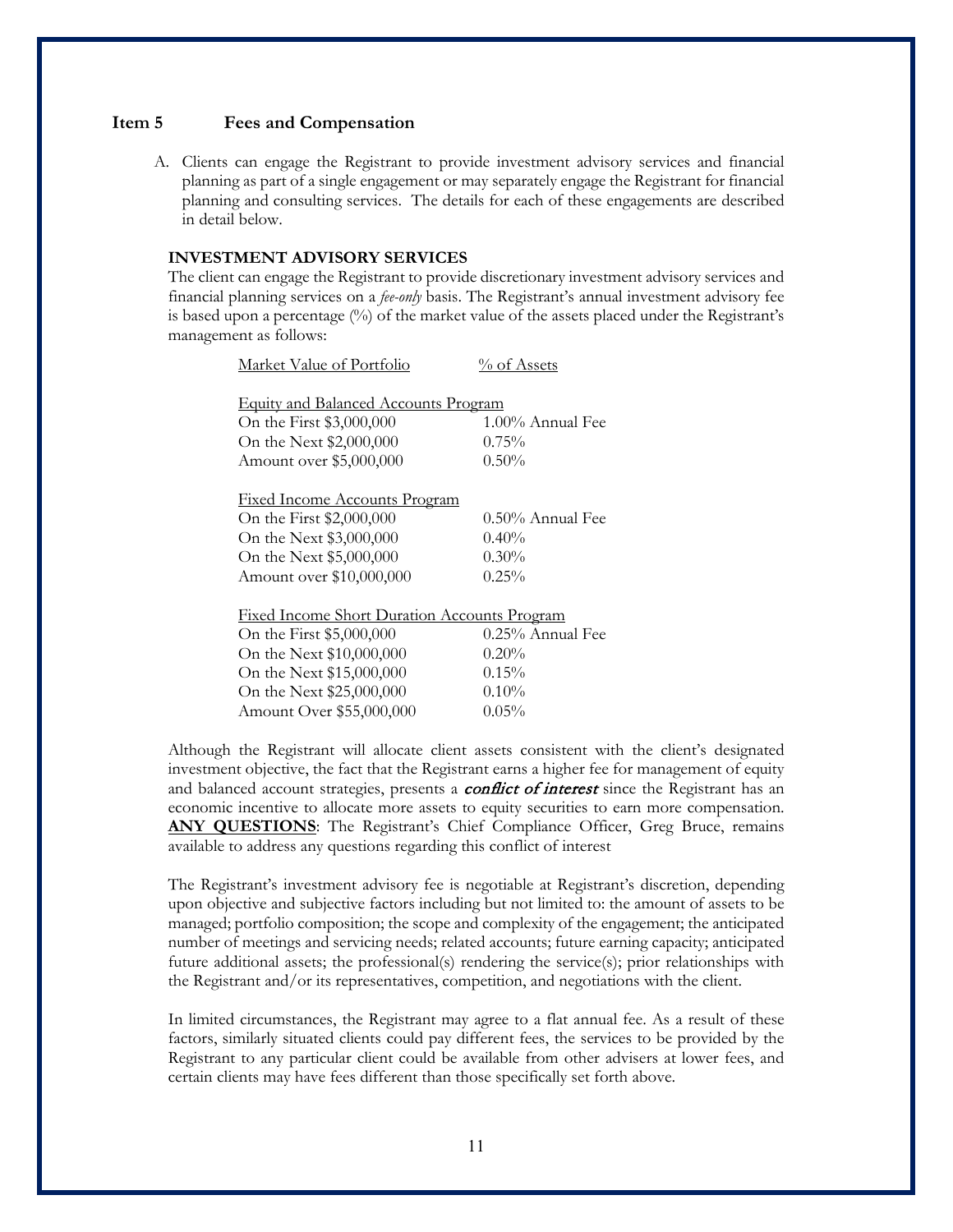**Margin Accounts: Risks/Conflict of Interest.** Registrant **does not** recommend the use of margin for investment purposes. A *margin account* is a brokerage *account* that allows investors to borrow money to buy securities and/or for other non-investment borrowing purposes. The broker/custodian charges the investor interest for the right to borrow money and uses the securities as collateral. By using borrowed funds, the customer is employing leverage that will magnify both account gains and losses. Should a client determine to use margin, Registrant will include the entire market value of the margined assets when computing its advisory fee. Accordingly, Registrant's fee shall be based upon a higher margined account value, resulting in Registrant earning a correspondingly higher advisory fee. As a result, the potential of conflict of interest arises since Registrant may have an economic disincentive to recommend that the client terminate the use of margin. **Please Note**: The use of margin can cause significant adverse financial consequences in the event of a market correction. **ANY QUESTIONS**: Our Chief Compliance Officer, Greg Bruce, remains available to address any questions that a client or prospective client may have regarding the use of margin.

Please Note: Cash Positions. Registrant continues to treat cash as an asset class. As such, unless determined to the contrary by Registrant, all cash positions (money markets, etc.) shall continue to be included as part of assets under management for purposes of calculating Registrant's advisory fee. At any specific point in time, depending upon perceived or anticipated market conditions/events (there being **no guarantee** that such anticipated market conditions/events will occur), Registrant may maintain cash positions for defensive purposes. In addition, while assets are maintained in cash, such amounts could miss market advances. Depending upon current yields, at any point in time, Registrant's advisory fee could exceed the interest paid by the client's money market fund. **ANY QUESTIONS**: Our Chief Compliance Officer, Greg Bruce, remains available to address any questions that a client or prospective may have regarding the above fee billing practice.

#### **FINANCIAL PLANNING AND CONSULTING SERVICES (STAND-ALONE)**

To the extent requested by a client, the Registrant *may* provide financial planning and/or consulting services (including investment and non-investment related matters, such as estate, tax and insurance planning, etc.) on a stand-alone separate hourly rate basis. Registrant's planning and consulting fees are negotiable, but generally range from negotiable up to \$350 on an hourly rate basis, depending upon the scope and complexity of the service(s) required and the professional(s) rendering the service(s).

**Sub-Advised Mutual Fund(s).** The Registrant has been engaged as a sub-adviser to an investment adviser of registered investment companies. The Registrant will receive from the mutual fund's adviser a percentage-based fee based on the Average Daily Managed Assets of each fund's assets allocated to the Registrant. The Registrant's sub-advisory fee generally ranges between 0.10% and 0.30% of the Average Daily Managed Assets. Please see the disclosure in Item 4 above titled "**SUB-ADVISED MUTUAL FUNDS AND POTENTIAL CONFLICT OF INTEREST"** for a complete description of this relationship and the conflicts of interests it presents.

B. Clients may elect to have the Registrant's advisory fees deducted from their custodial account. Both Registrant's *Investment Advisory Agreement* and the custodial/clearing agreement may authorize the custodian to debit the account for the amount of the Registrant's investment advisory fee and to directly remit that management fee to the Registrant in compliance with regulatory procedures. In the limited event that the Registrant bills the client directly, payment is due upon receipt of the Registrant's invoice. The Registrant shall deduct fees and/or bill clients quarterly in advance, based upon the market value of the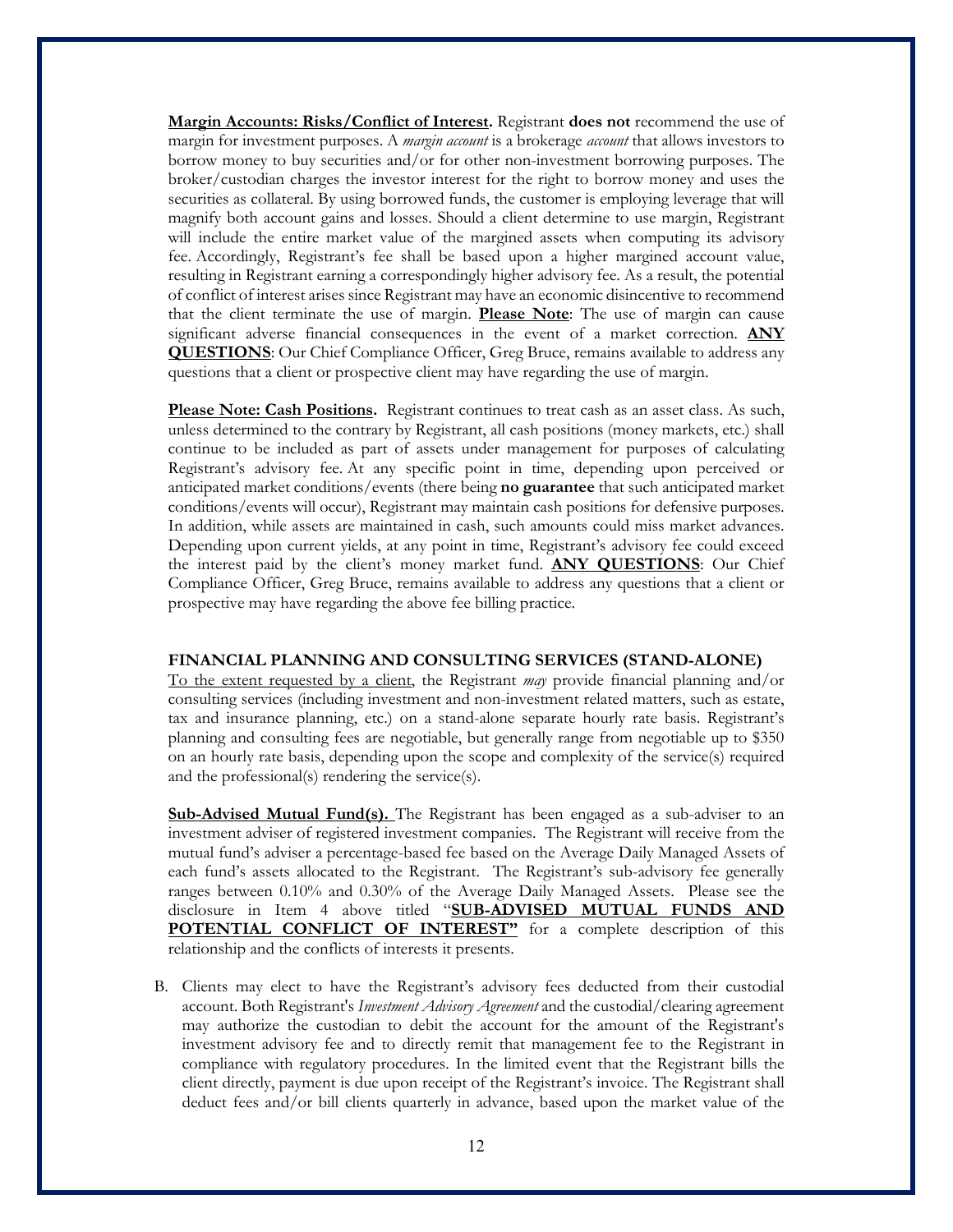assets on the last business day of the previous quarter. To the extent there are significant inflows or outflows of client assets (\$250,000 net or more) during the previous quarter the advisory fee may also include a prorated fee adjustment based on the date and value of the asset flows that may increase or decrease the quarterly advisory fee, accordingly.

- C. As discussed below, unless the client directs otherwise or an individual client's circumstances require, the Registrant shall generally recommend that *Charles Schwab* and/or *TD Ameritrade* serve as the broker-dealer/custodian for client investment management assets. Brokerdealers such as *Charles Schwab* and *TD Ameritrade* charge brokerage commissions, transaction and/or other type fees for effecting certain types securities transactions (i.e., including transaction fees for certain mutual funds, and mark-ups and mark-downs charged for fixed income transactions, etc.). The types of securities for which transaction fees, commissions, and/or other type fees (as well as the amount of those fees) shall differ depending upon the broker-dealer/custodian (while certain custodians do not currently charge fees on individual equity transactions, others do). In addition, client accounts can be invested in mutual funds (including money market funds) and ETFs that have various internal fees and expenses (i.e. management fees), which are paid by these funds but ultimately borne by clients as a fund shareholder. These internal fees and expenses are in addition to the fees charged by the Registrant.
- D. Registrant's annual investment advisory fee shall be prorated and paid quarterly, in advance, based upon the market value of the assets on the last business day of the previous quarter. To the extent there are significant inflows or outflows of client assets (\$250,000 net or more) during the previous quarter the advisory fee may also include a prorated fee adjustment based on the date and value of the asset flows that may increase or decrease the quarterly advisory fee, accordingly. The Registrant generally requires a minimum asset base of \$500,000 for investment advisory services. The Registrant, in its sole discretion, may charge a lesser investment advisory fee, waive or modify its asset minimum, charge a flat fee, or waive its fee entirely based upon certain criteria (i.e. anticipated future earning capacity, anticipated future additional assets, dollar amount of assets to be managed, related accounts, account composition, complexity of the engagement, grandfathered fee schedules, Registrant employees and family members, courtesy accounts, competition, negotiations with client, etc.). **Please Note**: As result of the above, similarly situated clients could pay different fees. In addition, similar advisory services may be available from other investment advisers for similar or lower fees. **ANY QUESTIONS**: Registrant' Chief Compliance Officer, Greg Bruce, remains available to address any questions that a client or prospective client may have regarding advisory fees.

The *Investment Advisory Agreement* between the Registrant and the client will continue in effect until terminated by either party by written notice in accordance with the terms of the *Investment Advisory Agreement*. Upon termination, the Registrant shall refund the pro-rated portion of the advanced advisory fee paid based upon the number of days remaining in the billing quarter.

E. When beneficial to the client, individual fixed-income and/or equity transactions may be effected through broker-dealers with whom Registrant and/or the client have entered into arrangements for prime brokerage clearing services. This includes effecting certain client transactions through other SEC registered and FINRA member broker-dealers (in which event, the client generally will incur both the transaction fee charged by the executing broker-dealer and a "tradeaway" fee charged by *Charles Schwab* or *TD Ameritrade*).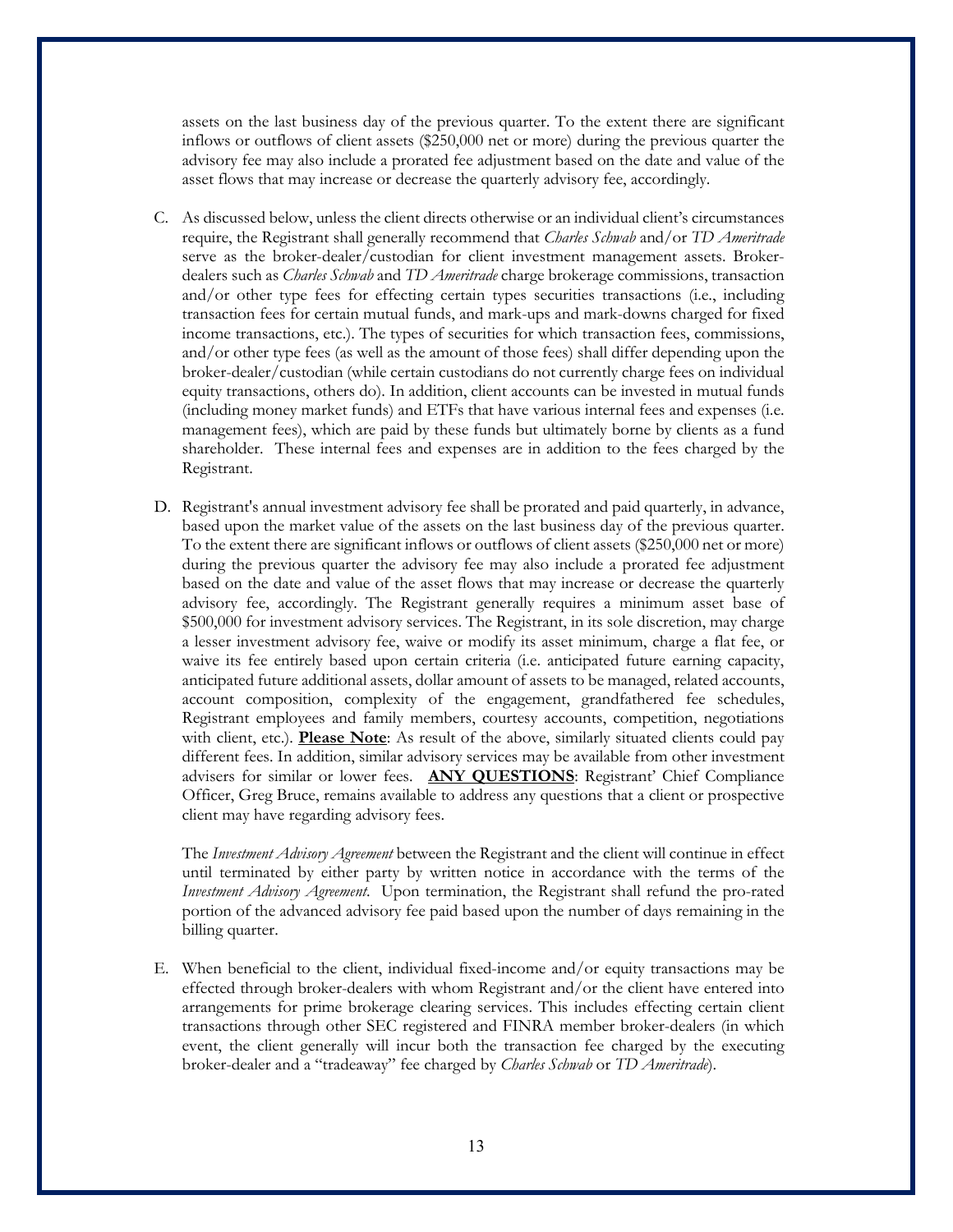Neither the Registrant, nor its representatives accept compensation from the sale of securities or other investment products.

## <span id="page-13-0"></span>**Item 6 Performance-Based Fees and Side-by-Side Management**

If, and when, requested by a client, the Registrant *may* consider entering into a performancebased fee arrangement with the client—that is, fees based on a share of capital gains or capital appreciation of the assets of a client. The Registrant will only consider a performance-fee arrangement for a client who at the time of entering into an engagement with the Registrant has at least \$1,000,000 in portfolio assets managed by the Registrant, or who together with their spouse have a net worth of at least \$2,100,000 excluding their principal residence. Performance-based fee arrangements create an economic incentive for Registrant to take additional risks in the management of a client portfolio that may be in conflict with the client's current investment objectives and tolerance for risk. Unless expressly requested to the contrary, we would generally manage a performance-based fee account in the same manner as our non-performance based accounts.

# <span id="page-13-1"></span>**Item 7 Types of Clients**

The Registrant's clients shall generally include individuals, pension and profit sharing plans, business entities, trusts, estates and charitable organizations. In addition, the Registrant serves as a sub-adviser to an investment adviser to a registered investment company. The Registrant generally requires a minimum asset base of \$500,000 for investment advisory services. The Registrant, in its sole discretion, may charge a lesser investment advisory fee, waive or modify its asset minimum, charge a flat fee, or waive its fee entirely based upon certain criteria (i.e. anticipated future earning capacity, anticipated future additional assets, dollar amount of assets to be managed, related accounts, account composition, complexity of the engagement, grandfathered fee schedules, Registrant employees and family members, courtesy accounts, competition, negotiations with client, etc.). **Please Note**: As result of the above, similarly situated clients could pay different fees. In addition, similar advisory services may be available from other investment advisers for similar or lower fees. **ANY QUESTIONS**: Registrant's Chief Compliance Officer, Greg Bruce, remains available to address any questions that a client or prospective client may have regarding advisory fees.

#### <span id="page-13-2"></span>**Item 8 Methods of Analysis, Investment Strategies and Risk of Loss**

A. Method of Analysis

The Registrant may utilize, but are not limited to, the following methods of security analysis:

- Charting (analysis performed using patterns to identify current trends and trend reversals to forecast the direction of prices)
- Fundamental (analysis performed on historical and present data, with the goal of making financial forecasts of potential market valuation)
- Technical (analysis performed on historical and present data, focusing on price and trade volume, to forecast the direction of prices)
- Cyclical (analysis performed on historical relationships between price and market trends, to forecast the direction of prices)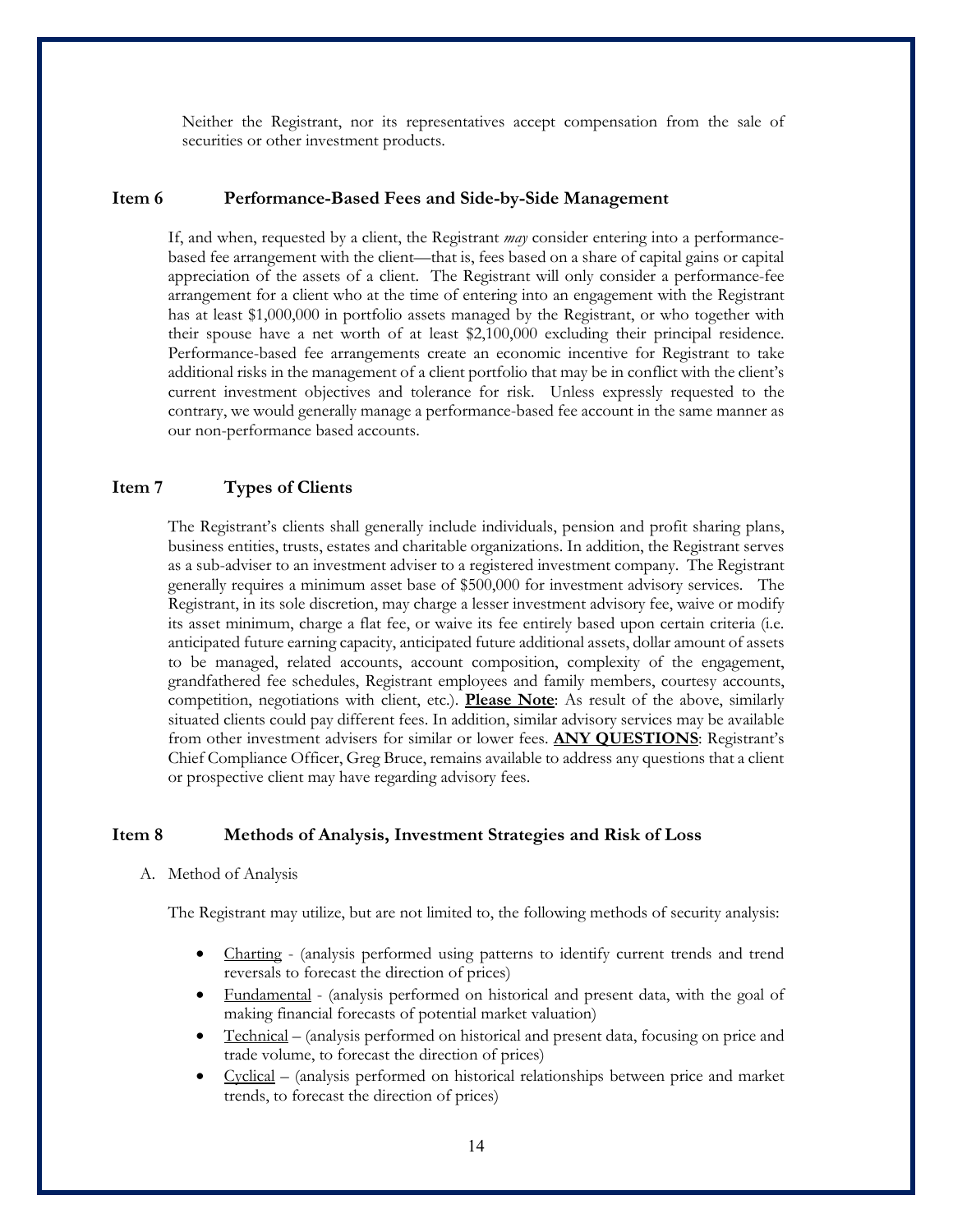Every method of analysis has its own inherent risks. To perform an accurate market analysis, the Registrant must have access to current/new market information. The Registrant has no control over the dissemination rate of market information; therefore, unbeknownst to the Registrant, certain analyses may be compiled with outdated market information, limiting the value of the Registrant's analysis. Furthermore, an accurate market analysis can only produce a forecast of the direction of market values. There can be no assurances that a forecasted change in market value will materialize into actionable and/or profitable investment opportunities.

#### B. Investment Strategies

The Registrant's investment strategy is primarily focused on achieving long term results that have favorable risk to reward characteristics.

The Registrant's individual **asset allocation strategies** and **investment strategies** use a flexible open architecture that generally employs multi-assets strategies that utilize a variety of asset classes and/or investment styles and employ a variety of techniques and investment vehicles, including equities(stocks), fixed income securities, mutual funds, cash, closed-end funds, alternative investments and exchange traded funds (ETFs) on a discretionary basis and Independent Managers and private funds on a non-discretionary basis, in accordance with the clients designated investment objectives. (See Independent Managers discussion above in Item 4).

The Registrant's **asset allocation strategies** primarily allocate client investment assets among various individual equities(stocks), fixed income securities, mutual funds, cash, closed-end funds, alternative investments and exchange traded funds (ETFs) on a discretionary basis and Independent Managers and private funds on a non-discretionary basis, in accordance with the clients designated investment objectives. The client's designated investment objective determines the allocation to each investment vehicle.

In contrast to the Registrant's **asset allocation strategies**, the **investment strategies** are designed to achieve certain strategic investment objectives and generally employ a more concentrated number of asset classes and investment vehicles and may not be as diversified across multiple assets classes as the **asset allocation strategies**. An **investment strategy** may be used as a component of an **asset allocation strategy** depending on the client's designated investment objective.

The Registrant may employ a tactical asset allocation process, overweighting and underweighting various asset classes relative to their strategic asset allocation target based on the outlook for each asset class over the next 12 to 18 months. This tactical asset allocation process is based on valuation philosophy and framework, whereby asset class is ranked based on its relative degree of attractiveness (or unattractiveness) in terms of its valuation vis-à-vis its historical average valuation over time.

In addition to the fundamental investment strategies discussed above, the Registrant may also recommend options transactions, a strategy that has a high level of inherent risk. (*See*  discussion below in Risk of Loss). If an option strategy is recommended, it will generally be delivered on a limited basis via a third party manager.

When implementing investment advice given to clients the Registrant may employ methods that include long term purchases (securities held at least a year) and short term purchases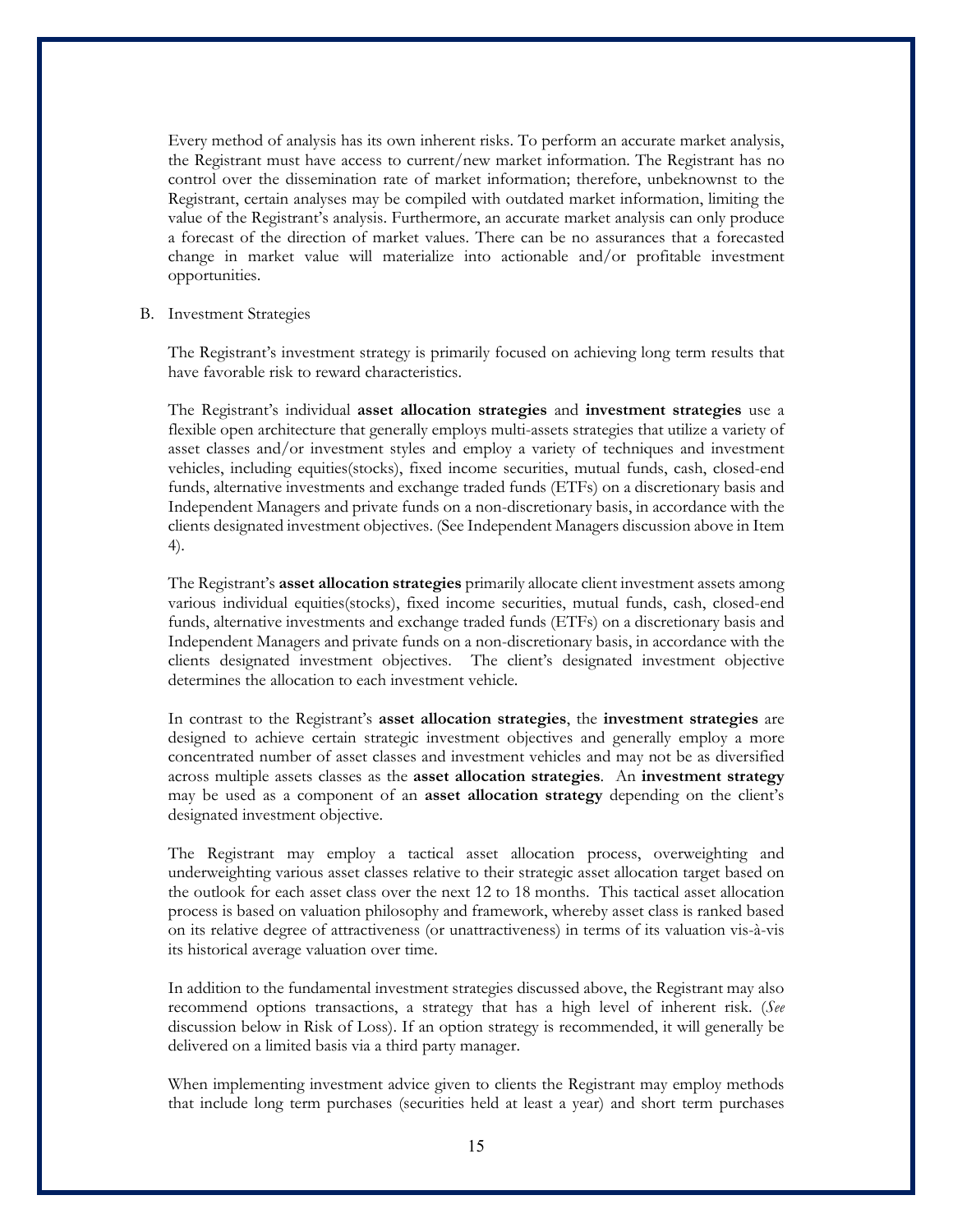(securities sold within a year). Short term purchases may be deemed necessary due to changes in security valuations, market conditions or meet the cash needs of the client.

### C. Risk of Loss

The Registrants method of analysis and investment strategies do not present any significant or unusual risks, however, every investment strategy has its own inherent risks and limitations. The risks involved for different client accounts will vary based in the client's investment strategy and the type of securities or other investment held in the client's account. The following are descriptions of various primary risks related to the investment strategies used by the Registrant. Not all possible risks are described below.

- Management Risks. There is risk that the investment techniques and risk analysis applied by the Registrant may not produce the desired results. There is no guarantee that a client's investment objective will be achieved.
- Equity Market Risk. Equity(stock) market risks, include but are not limited to, the risks that stock values will decline due to daily fluctuations in the markets and that stock values will decline over longer periods of time (e.g. bear markets) due to general market declines of stock prices of all companies regardless of an individual security's prospects.
- Fixed Income Risks. Fixed income investments are generally less volatile than equities but are subject to risks. The risks include, without limitation, interest rate risks (risks that changes in the interest rates will devalue the investment), credit risks (risks of default by borrowers), or maturity risk (risk that bonds or notes will change value from the time of issuance to maturity).
- Foreign Security Risks. Risks for investing in foreign investments include that they may not be subject to uniform audit, financial reporting or disclosure standards, practices or requirements comparable to those companies in the U.S. Foreign investments are also subject to foreign withholding taxes and the risk of adverse changes in investment or exchange regulations. Finally, foreign investments may involve currency risk, which is the risk that the value of the foreign security will decrease due to changes in the relative value of the U.S. dollar and security's underlying foreign currency.
- Long Term Purchases/Short Term Purchases Risk. Long term investment strategies require a longer investment period to allow for the strategy to potentially develop. Short term investment strategies require a shorter investment time period to potentially develop but, as result of more frequent trading may incur higher transactional costs and not be as tax efficient when compared to a longer term strategy.
- Options Risk. In limited circumstances, the Registrant may utilize options. The use of options transactions as an investment strategy involves a high level of inherent risk. Option transactions establish a contract between two parties concerning the buying or selling of an asset at a predetermined price during a specific period of time. During the term of the option contract, the buyer of the option gains the right to demand fulfillment by the seller. Fulfillment may take the form of either selling or purchasing a security depending upon the nature of the option contract. Generally, the purchase/sell or the recommendation to purchase/sell an option contract by the Registrant shall be with the intent of offsetting/" hedging" a potential market risk in a client's portfolio. **Please Note:** There can be no guarantee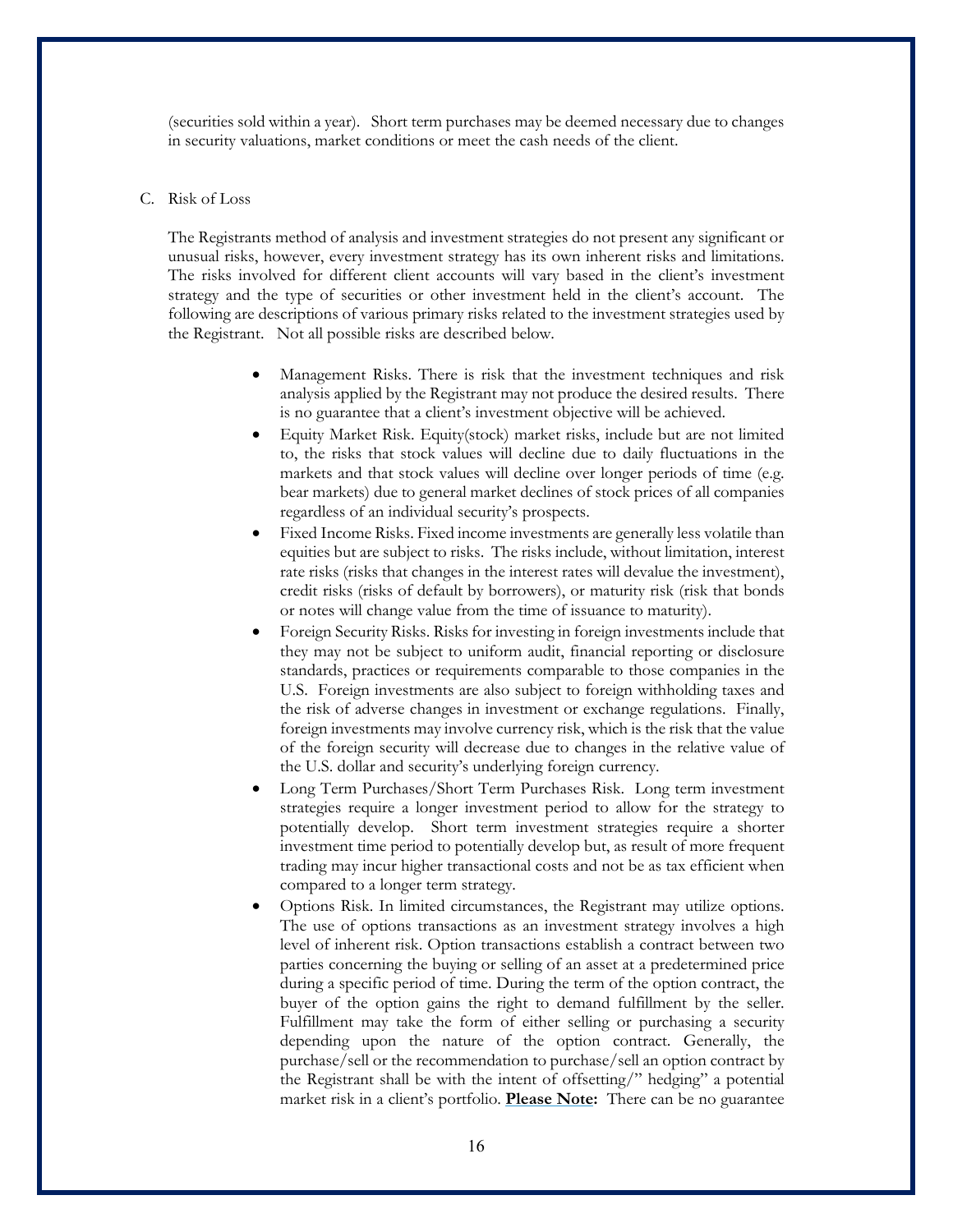that an options strategy will achieve its objective or prove successful. No client is under any obligation to enter into any option transactions. However, if the client does so, he/she must be prepared to accept the potential for unintended or undesired consequences (i.e., losing ownership of the security, incurring capital gains taxes). The client may direct the Registrant, in writing, not to employ options transactions for their accounts. **ANY QUESTIONS**: Registrant's Chief Compliance Officer, Greg Bruce, remains available to address any questions that a client or prospective client may have regarding options.

**Please Note: Socially Responsible Investing Limitations**. Socially Responsible Investing involves the incorporation of **Environmental**, **Social** and **Governance** considerations into the investment due diligence process ("ESG"). There are potential limitations associated with allocating a portion of an investment portfolio in ESG securities (i.e., securities that have a mandate to avoid, when possible, investments in such products as alcohol, tobacco, firearms, oil drilling, gambling, etc.). The number of these securities may be limited when compared to those that do not maintain such a mandate. ESG securities could underperform broad market indices. Investors must accept these limitations, including potential for underperformance. Correspondingly, the number of ESG mutual funds and exchange traded funds are few when compared to those that do not maintain such a mandate. As with any type of investment (including any investment and/or investment strategies recommended and/or undertaken by the Registrant), there can be no assurance that investment in ESG securities or funds will be profitable, or prove successful.

#### **Interval Funds/Risk and Limitations**.

Where appropriate, the Registrant may utilize interval funds. An interval fund is a nontraditional type of closed-end mutual fund that periodically offers to buy back a percentage of outstanding shares from shareholders. Investments in an interval fund involve additional risk, including lack of liquidity and restrictions on withdrawals. During any time periods outside of the specific repurchase offer window(s), investors will be unable to sell their shares of the interval fund. There is no assurance that an investor will be able to tender shares when or in the amount desired. There can also be situations were an interval fund has a limited amount of capacity to repurchase shares, and may not be able to fulfill all purchase orders. In addition, the eventual sale price for the interval fund could be less than the interval fund value on the date that the sale was requested. While an interval fund periodically offers to repurchase a portion of its securities, there is no guarantee that investor may sell their shares at any given time or on the desired amount. As interval funds can expose investors to liquidity risk, investors should consider interval fund shares to be an illiquid investment. Typically, the interval funds are not listed on any securities exchanges and are not publically traded. Thus, there is no secondary market for the fund's shares. Because these types of investments involve certain additional risk. These funds will only be utilized when consistent with a client's investment objectives, individual situation, suitability, tolerance for risk and liquidity needs. Investment should be avoided where an investor has a short-term investing horizon and/or cannot bear the loss of some, or all, of the investment. There can be **no assurance** that an interval fund investment will prove profitable or successful. **In light of these enhanced risks, a client may direct the Registrant, in writing, not to employ any or all such strategies for the client's account.**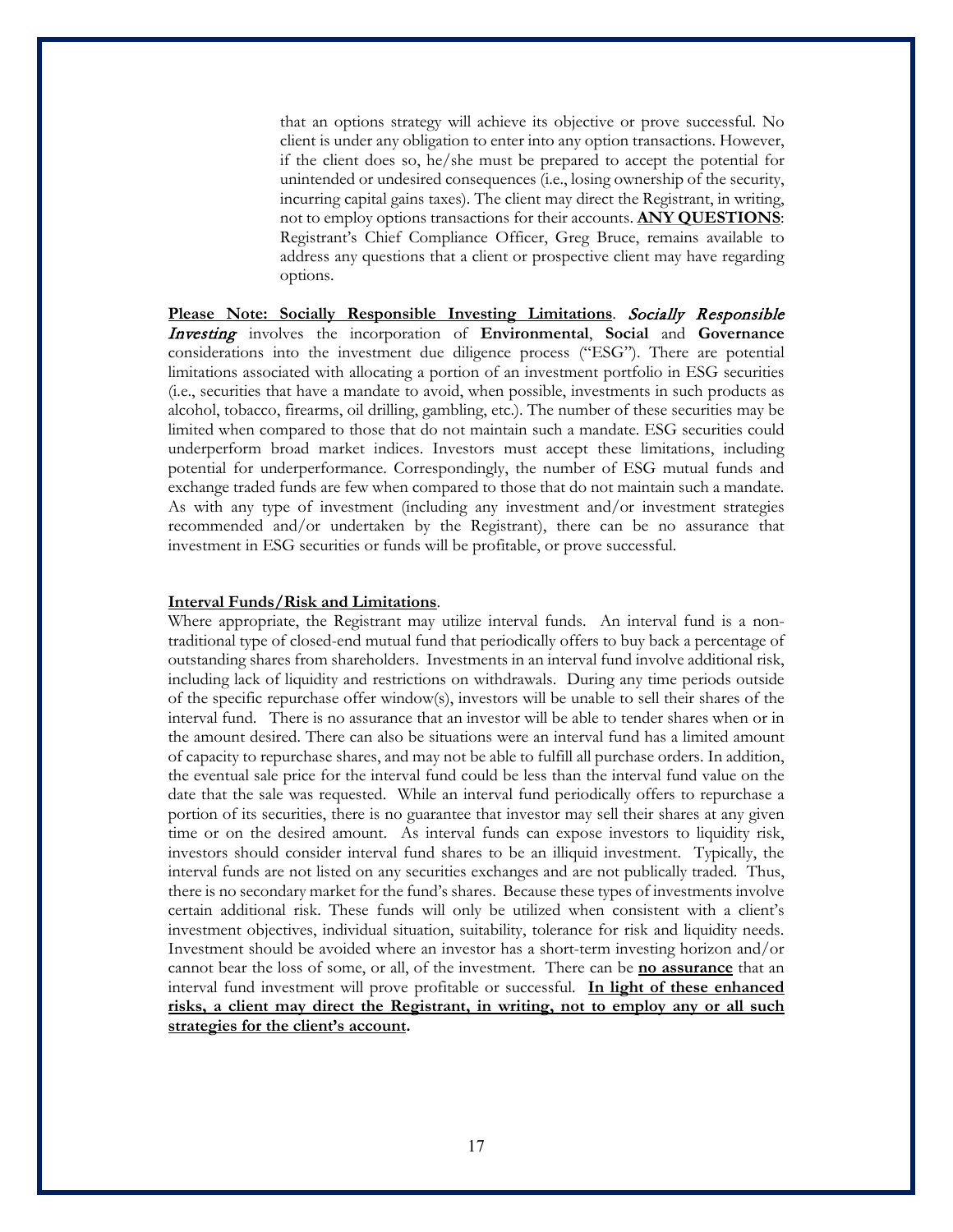#### **Option Strategies.**

Registrant does not utilize options as part of its investment strategies. However, to the extent requested by the client, the Registrant may engage in options transactions for the purpose of hedging risk and/or generating portfolio income. The use of options transactions as an investment strategy can involve a high level of inherent risk. Option transactions establish a contract between two parties concerning the buying or selling of an asset at a predetermined price during a specific period of time. During the term of the option contract, the buyer of the option gains the right to demand fulfillment by the seller. Fulfillment may take the form of either selling or purchasing a security, depending upon the nature of the option contract. Generally, the purchase or sale of an option contract shall be with the intent of "hedging" a potential market risk in a client's portfolio and/or generating income for a client's portfolio. **Please Note**: Certain options-related strategies (i.e., straddles, short positions, etc.), may, in and of themselves, produce principal volatility and/or risk. Thus, a client must be willing to accept these enhanced volatility and principal risks associated with such strategies. In light of these enhanced risks, client may direct Registrant, in writing, not to employ any or all such strategies for his/her/their/its accounts. **Please Also Note:** There can be no guarantee that an options strategy will achieve its objective or prove successful. No client is under any obligation to enter into any option transactions. However, if the client does so, he/she must be prepared to accept the potential for unintended or undesired consequences (i.e., losing ownership of the security, incurring capital gains taxes).

#### **Covered Call Writing**.

Covered call writing is the sale of in-, at-, or out-of-the-money call options against a long security position held in a client portfolio. This type of transaction is intended to generate income. It also serves to create partial downside protection in the event the security position declines in value. Income is received from the proceeds of the option sale. Such income may be reduced or lost to the extent it is determined to buy back the option position before its expiration. There can be no assurance that the security will not be called away by the option buyer, which will result in the client (option writer) to lose ownership in the security and incur potential unintended tax consequences. Covered call strategies are generally better suited for positions with lower price volatility.

#### **Long Put Option Purchases**.

Long put option purchases allow the option holder to sell or "put" the underlying security at the contract strike price at a future date. If the price of the underlying security declines in value, the value of the long put option can increase in value depending upon the strike price and expiration. Long puts are often used to hedge a long stock position to protect against downside risk. The security/portfolio could still experience losses depending on the quantity of the puts bought, strike price and expiration. In the event that the security is put to the option holder, it will result in the client (option seller) to lose ownership in the security and to incur potential unintended tax consequences. Options are wasting assets and expire (usually within months of issuance).

**Please Note: Investment Risk**. Different types of investments involve varying degrees of risk, and it should not be assumed that future performance of any specific investment or investment strategy (including the investments and/or investment strategies recommended or undertaken by the Registrant) will be profitable or equal any specific performance level(s).

**ANY QUESTIONS: Reg**istrant's Chief Compliance Officer, Greg Bruce, remains available to address any questions that a client or prospective client may have regarding options.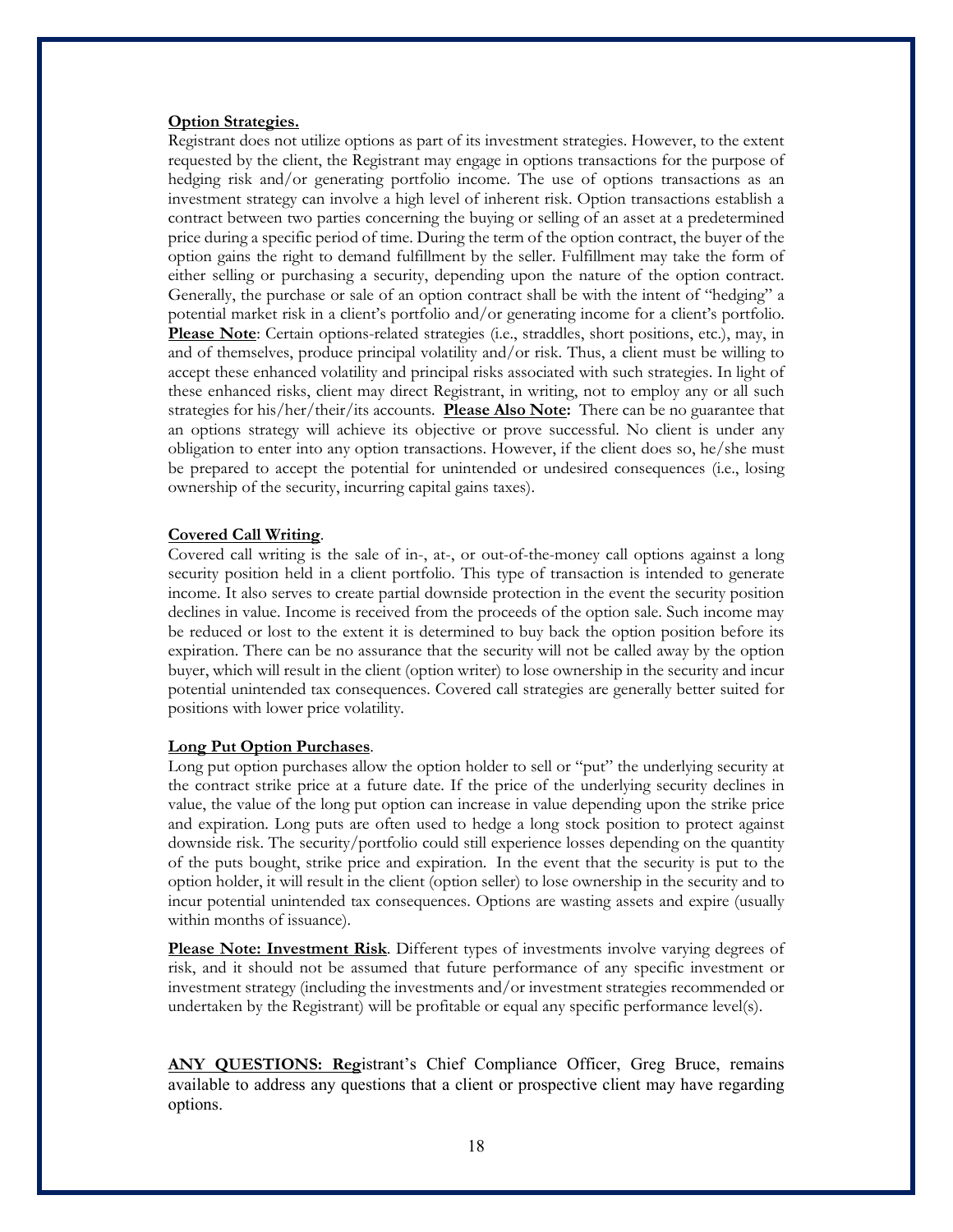## <span id="page-18-0"></span>**Item 9 Disciplinary Information**

The Registrant has not been the subject of any disciplinary actions.

#### <span id="page-18-1"></span>**Item 10 Other Financial Industry Activities and Affiliations**

- A. Neither the Registrant, nor its representatives, are registered or have an application pending to register, as a broker-dealer or a registered representative of a broker-dealer.
- B. Neither the Registrant, nor its representatives, are registered or have an application pending to register, as a futures commission merchant, commodity pool operator, a commodity trading advisor, or a representative of the foregoing.

# C.

- 1. **Publicly Traded Holding Company.** The Registrant is wholly-owned by First Foundation Inc. (FFI). FFI's common stock is publicly traded on the NASDAQ Global Market under the symbol "FFWM". Since FFI is a publicly traded company, the ownership of that entity changes on a regular basis. In addition, FFI, through its Board of Directors have approved stock option plans to grant options to employees and directors of FFI. Certain members of the board of directors and executives of FFI and the Registrant own or have options to own stock in FFI. The Registrant will not purchase FFI stock or options for its clients, unless expressly requested to do so by a client. To the extent that a client wishes to own FFI stock or options, the Registrant generally recommends that FFI stock or options be held in an account not managed or supervised by the Registrant. The Registrant will not follow or track the performance of FFI and will not provide ongoing monitoring or review of FFI stock or options held in a client's account. Upon your request, the Registrant will consult with you regarding the disposition of FFI stock or options on an annual basis (unless you advise us, in writing, that you desire more frequent consultation). However, you will remain responsible for all decisions and consequences regarding FFI stock or options, including decisions regarding the retention or sale of FFI stock or options, or a portion thereof, regardless of whether FFI stock or options are reflected on any supplemental account reports prepared by the Registrant. The Registrant will have no proxy voting responsibility with respect to FFI stock. The Registrant will not take any action with respect to FFI stock or options unless and until specifically requested by you in writing (email will suffice). The Registrant is not in the business of accepting client orders for the purchase or sale of securities. Accordingly, upon receipt of any such request, the Registrant will endeavor, but cannot guarantee, that any transaction will be effected on the day received or at any specific time or price. The market value of any FFI stock or options will not be included in assets under management for purpose of determining the Registrant's investment advisory fee(s).
- 2. **Affiliated Bank**. The Registrant is a wholly owned subsidiary of First Foundation Inc. ("FFI"), which is a holding company that also owns First Foundation Bank ("FFB"). FFI and/or its Principals and representatives provide two separate and distinct services: (1) investment advisory services as an SEC registered investment adviser through the Registrant, and (2) banking, trust and philanthropic and wealth management consulting services through FFB. Clients may engage the Registrant or its representatives for either or both services. Clients seeking banking, trust or philanthropic and wealth management consulting services will be referred to a FFB associate. However, no investment advisory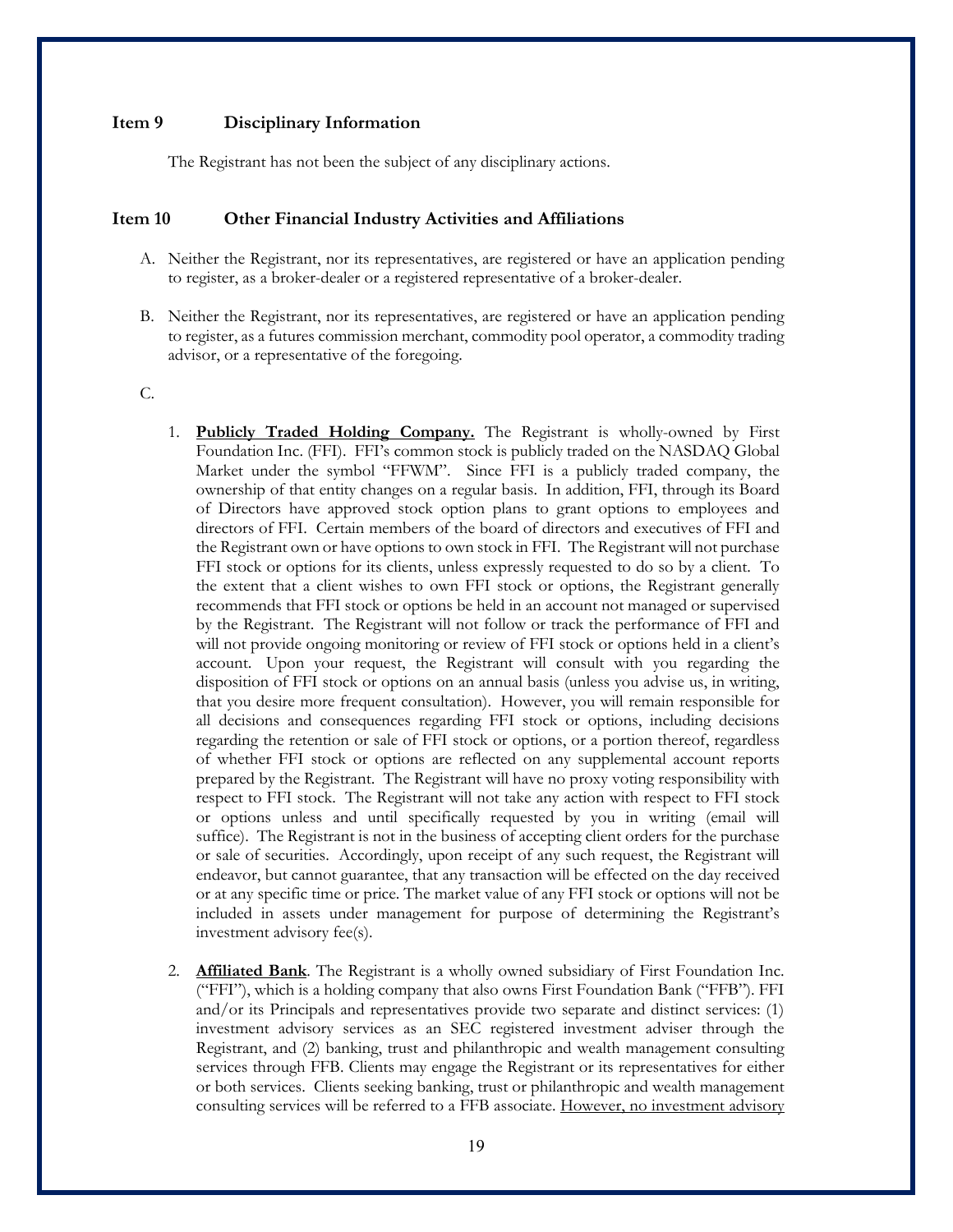client is required to engage the Registrant or its representatives for banking services, and no banking client is required to engage the Registrant or its representatives for investment advisory services.

If the Registrant or its representatives are engaged by a client for banking services, the banking service shall not include any investment advisory services. Clients that receive cash proceeds as a result of any banking transaction are not obligated in any manner to engage the Registrant or its representative in its separate role as an investment adviser to invest those proceeds on their behalf since such a recommendation creates a conflict of interest (i.e., Registrant could have an economic incentive to recommend the loan because the Registrant could receive an advisory fee on the invested loan proceeds). If the Registrant is engaged for investment advisory services, a copy of the Registrant's Brochure shall be provided discussing the scope of its investment advisory services and fees charged, and stating that any corresponding investment advisory engagement of the Registrant shall be subject to the terms and conditions of a separate written agreement. The Principals and/or representatives of the Registrant may be shareholders of FFI thereby creating a **conflict of interest** if banking, loan, trust or consulting services through FFB incur less favorable banking or loan costs/terms than the account would have otherwise incurred had banking, loan, trust or consulting services been engaged through alternative service providers. In addition, if the Registrant recommends that the client consider obtaining a loan from FFB rather than utilizing assets in the client's advisory accounts managed by the Registrant, a conflict of interest is presented, because by taking the loan rather than utilizing assets in the client's accounts, the Registrant continues to earn a fee on such account assets.

As indicated above, the Registrant is affiliated with FFB. Financial instruments such as Money Market Funds or Certificates of Deposit offered by FFB may be recommended and utilized by the Registrant in the management of advisory accounts. **Please Note**: This arrangement creates a **conflict of interest**. In light of the conflict of interest, a client may direct the Registrant, in writing, not to purchase FFB investments/products for his/her/its accounts.

In the event that a client requires a banking relationship (i.e., a bank account, loan, trust services, consulting services, etc.), the Registrant's employees may refer the client to FFB, in return for which referral the employee may be compensated (generally, employee referrals will be considered when determining the employee's quarterly and/or annual bonus). This referral arrangement creates a **conflict of interest**. In light of the conflict of interest, no client is under any obligation to use FFB's services, and the Registrant shall work with any bank of the client's choosing.

In the event that a client of the Registrant and/or customer of FFB requires insurancerelated services, the client can be referred to First Foundation Insurance Services("FFIS"), a licensed insurance agency owned by FFB, as a result of which FFIS (the Registrant's affiliate) shall generally receive a commission, thereby creating a **conflict of interest**. In addition, the referring Registrant employee may indirectly be compensated (generally, such employee referrals will be considered when determining the employee's quarterly and/or annual bonus). Additionally, Registrant's representative, in his individual capacity, is a licensed insurance agent of FFIS and may recommend the purchase of insurance-related products on a commission basis. Clients can therefore engage this representative, in his separate and individual capacity, to effect insurance transactions on a commission basis, which commission shall be paid directly to FFIS. FFIS shall derive compensation from the client's purchase of fixed insurance products (i.e., life insurance, disability insurance,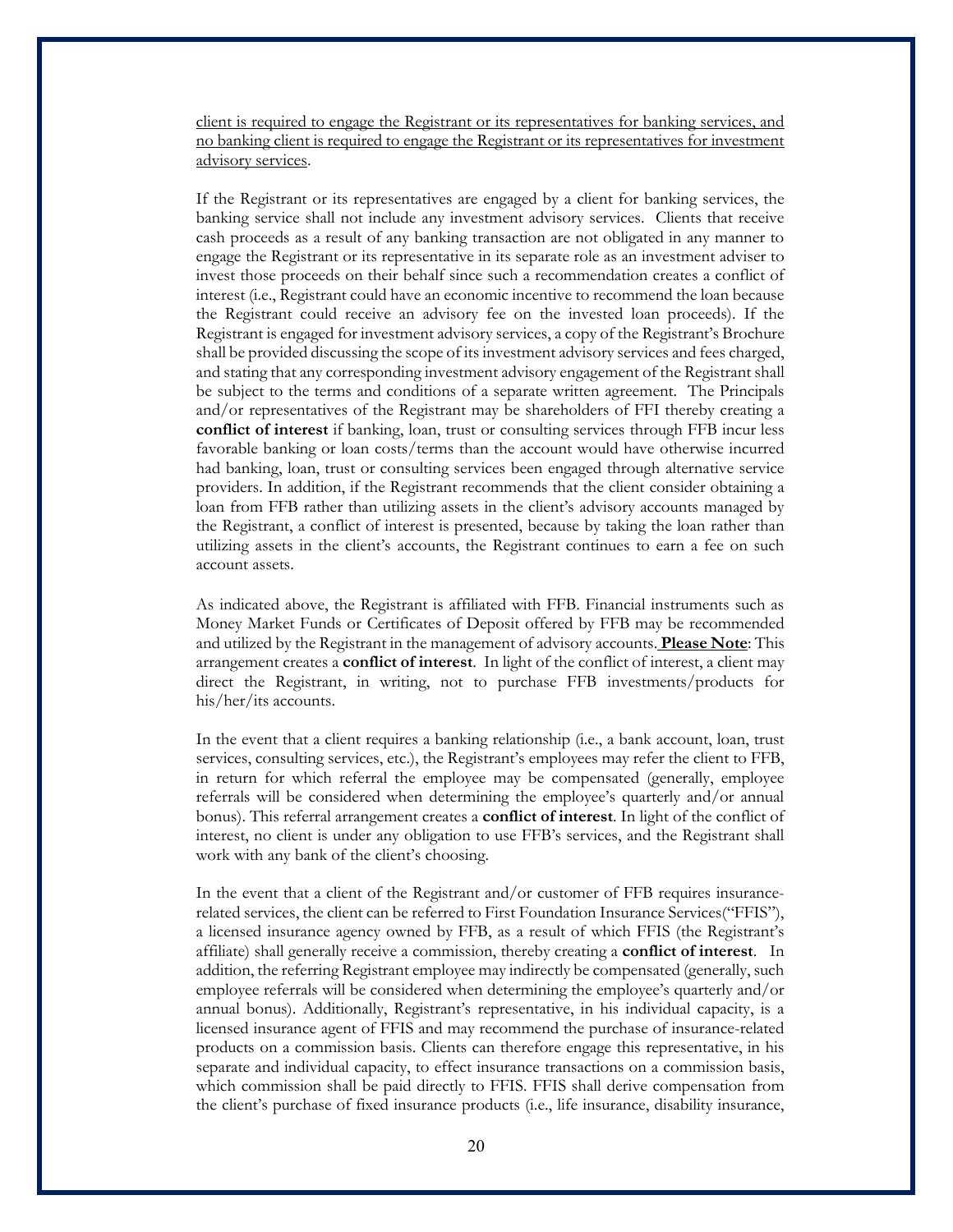long-term care insurance, etc.) **Conflict of Interest**: The recommendation by Registrant and/or its representatives that a client purchase insurance commission product(s) from Registrant's representative or FFIS presents a conflict of interest, as the receipt of commissions may provide an incentive to recommend insurance products based on commissions to be received, rather than on a particular client's need. In light of the **conflict of interest**, no client is under any obligation to use First Foundation Insurance Services, and the Registrant shall work with any insurance agent of the client's choosing.

**FFB Referrals**: In addition to referrals from the Registrant's employees to FFB, FFB employees may refer prospective clients to the Registrant, in return for which referral the FFB employee may be compensated either directly by the Registrant and/or such referrals will be considered by FFB when determining the employee's quarterly and/or annual bonus. Given the commonality of ownership and control of the Registrant and FFB, FFB is an affiliated solicitor as defined under Rule 206(4)-3 of the Investment Advisers Act of 1940, and, as such the FFB employee is not required to present a copy of the Registrant's Brochure, nor a separate disclosure statement indicating that he/she may receive referral compensation, at the time of the introduction to the Registrant. See disclosure at Item 14.B below.

# **The Registrant's Chief Compliance Officer, Greg Bruce, shall remain available to address any questions that a client or prospective client may have regarding the above conflicts of interest.**

D. The Registrant does not receive, directly or indirectly, compensation from investment managers that it recommends or selects for its clients.

# <span id="page-20-0"></span>**Item 11 Code of Ethics, Participation or Interest in Client Transactions and Personal Trading**

A. The Registrant maintains an investment policy relative to personal securities transactions. This investment policy is part of Registrant's overall Code of Ethics, which serves to establish a standard of business conduct for all of Registrant's Representatives that is based upon fundamental principles of openness, integrity, honesty and trust, a copy of which is available upon request.

In accordance with Section 204A of the Investment Advisers Act of 1940, the Registrant also maintains and enforces written policies reasonably designed to prevent the misuse of material non-public information by the Registrant or any person associated with the Registrant.

B. As stated more fully in Item 10, the Registrant is wholly-owned by First Foundation Inc. (FFI). FFI, through its Board of Directors have approved stock option plans to grant options to certain of the Registrant's Principals, affiliates, or related persons. Certain members of the board of directors and executives of FFI and the Registrant own or have options to own stock in FFI. The Registrant does not recommend to clients, or buy or sell for client accounts, FFI stock or options, except upon explicit request. However, these transactions present a conflict of interest for certain of the Registrant's related persons, including FFI's directors, officers, and employees who all generally have an aligned incentive for higher FFI stock prices. To address this conflict, as discussed more fully in Item 10, the Registrant will not purchase FFI stock or options for a client account, unless expressly requested by a client. **The Registrant's Chief Compliance Officer, Greg Bruce, remains available to address any questions regarding this conflict of interest**.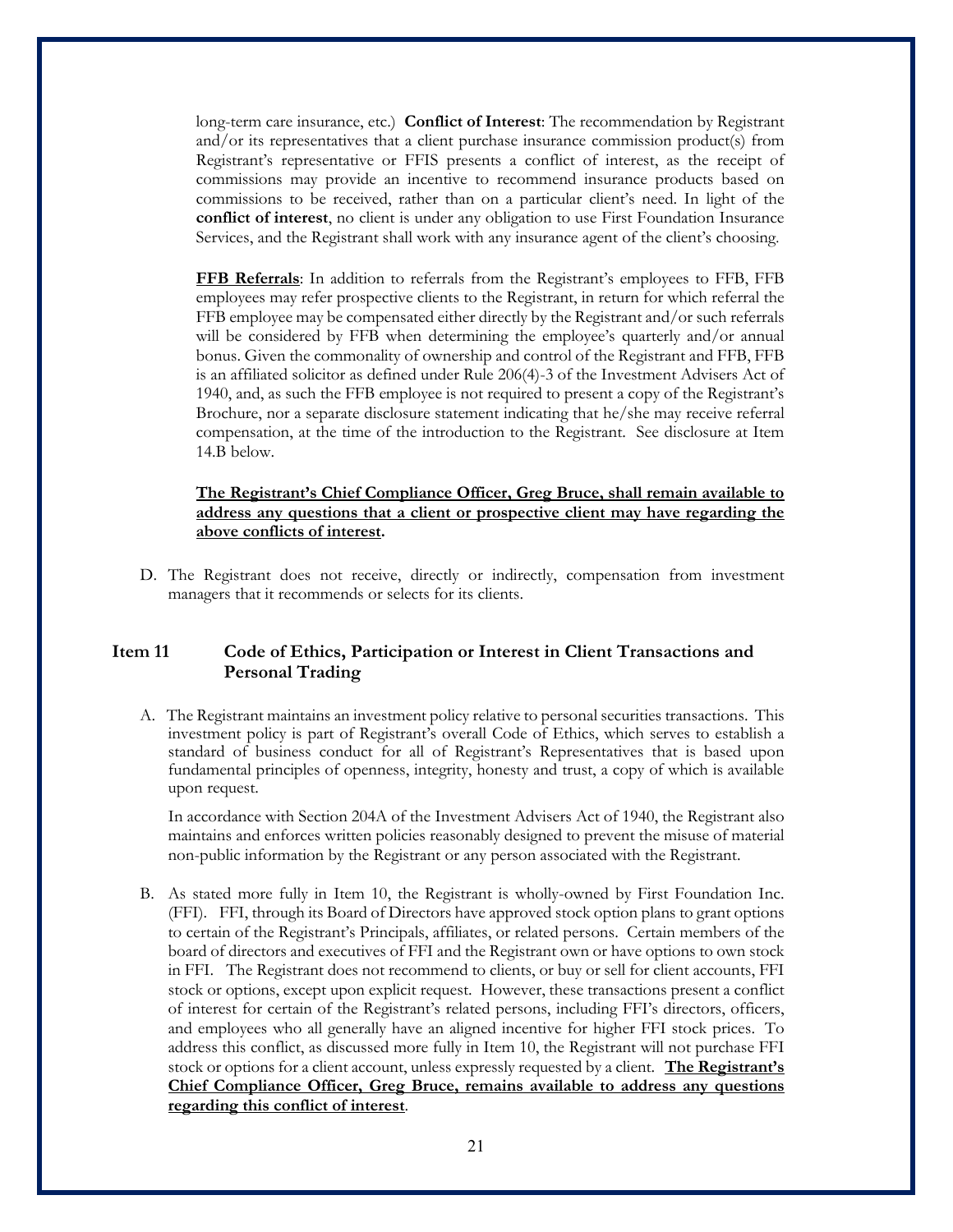C. The Registrant and/or representatives of the Registrant *may* buy or sell securities that are also recommended to clients. This practice creates a situation where the Registrant and representatives of the Registrant are in a position to materially benefit from the sale or purchase of those securities. Therefore, this situation creates a conflict of interest. Practices such as "scalping" (i.e., a practice whereby the owner of shares of a security recommends that security for investment and then immediately sells it at a profit upon the rise in the market price which follows the recommendation) could take place if the Registrant did not have adequate policies in place to detect such activities. In addition, this requirement can help detect insider trading, "front-running" (i.e., personal trades executed prior to those of the Registrant's clients) and other potentially abusive practices.

The Registrant has a personal securities transaction policy in place to monitor the personal securities transactions and securities holdings of each of the Registrant's "Access Persons". The Registrant's securities transaction policy requires that an Access Person of the Registrant must provide the Chief Compliance Officer or his/her designee with a written report of their current securities holdings within ten (10) days after becoming an Access Person. Additionally, each Access Person must provide the Chief Compliance Officer or his/her designee with a written report of the Access Person's current securities holdings at least once each twelve (12) month period thereafter on a date the Registrant selects.

D. The Registrant and/or representatives of the Registrant *may* buy or sell securities, at or around the same time as those securities are recommended to clients. This practice creates a situation where the Registrant and/or representatives of the Registrant are in a position to materially benefit from the sale or purchase of those securities. Therefore, this situation creates a conflict of interest. As indicated above in Item 11 C, the Registrant has a personal securities transaction policy in place to monitor the personal securities transaction and securities holdings of each of Registrant's Access Persons.

# <span id="page-21-0"></span>**Item 12 Brokerage Practices**

In the event that the client requests that Registrant recommend a broker-dealer/custodian for execution and/or custodial services, Registrant generally recommends that investment advisory accounts be maintained at *Charles Schwab and/or TD Ameritrade.* Prior to engaging Registrant to provide investment management services, the client will be required to enter into a formal *Investment Advisory Agreement* with Registrant setting forth the terms and conditions under which Registrant shall advise on the client's assets, and a separate custodial/clearing agreement with each designated broker-dealer/custodian.

Factors that Registrant considers in recommending *Charles Schwab* and/or *TD Ameritrade* (or any other broker-dealer/custodian to clients) include historical relationship with Registrant, financial strength, reputation, technology, execution capabilities, pricing, research, and service. Although the commissions and/or transaction fees paid by Registrant' clients shall comply with Registrant' duty to seek best execution, a client may pay a transaction fee that is higher than another qualified broker-dealer might charge to effect the same transaction where Registrant determines, in good faith, that the transaction fee is reasonable. In seeking best execution, the determinative factor is not the lowest possible cost, but whether the transaction represents the best qualitative execution, taking into consideration the full range of a brokerdealer's services, including the value of research provided, execution capability, commission rates, and responsiveness. Accordingly, although Registrant will seek competitive rates, it may not necessarily obtain the lowest possible commission rates for client account transactions. The brokerage commissions or transaction fees charged by the designated brokerdealer/custodian are exclusive of, and in addition to, Registrant's investment advisory fee.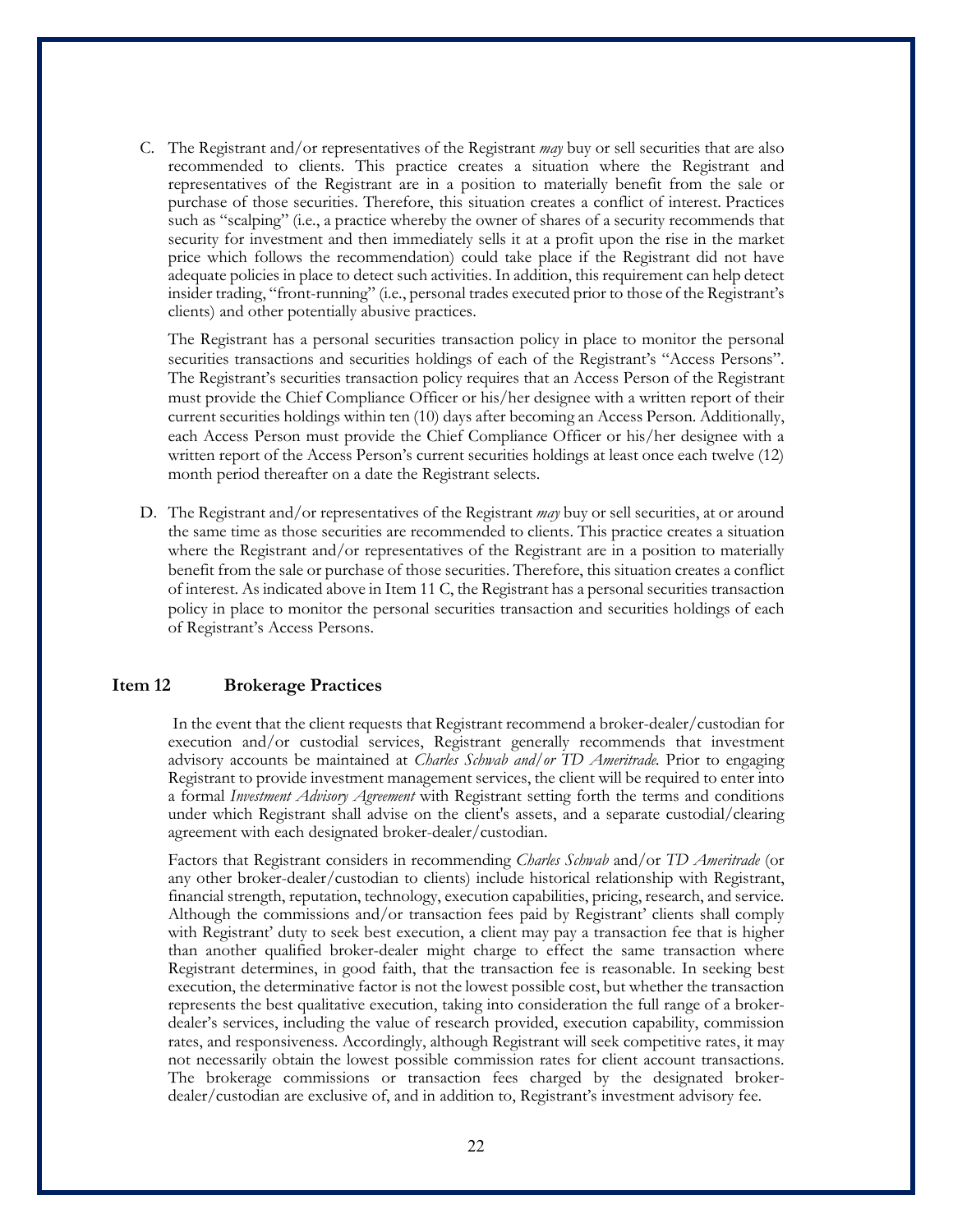**Non-Soft Dollar Research and Benefits**: Registrant receives from *Charles Schwab* and/or *TD Ameritrade* (and potentially other broker-dealers, custodians, investment platforms, unaffiliated investment managers, vendors, or fund sponsors) free or discounted support services and products. Although not a material consideration when determining whether to recommend that a client utilize the services of a particular broker-dealer/custodian, Registrant can receive from *Charles Schwab* and/or *TD Ameritrade* (or another broker-dealer/custodian, investment manager, platform sponsor, mutual fund sponsor, or vendor) without cost (and/or at a discount) support services and/or products, certain of which assist Registrant to better monitor and service client accounts maintained at such institutions. Included within the support services that can be obtained by Registrant can be investment-related research, pricing information and market data, software and other technology that provide access to client account data, compliance and/or practice management-related publications, discounted or gratis consulting services, discounted and/or gratis attendance at conferences, meetings, and other educational and/or social events, marketing support-including client events, computer hardware and/or software and/or other products used by Registrant in furtherance of its investment advisory business operations.

Registrant's clients do not pay more for investment transactions effected or assets maintained at *Charles Schwab* and/or *TD Ameritrade* or other broker-dealers and custodians because of these arrangements. There is no corresponding commitment made by the Registrant to any brokerdealer or custodian or any other entity to invest any specific amount or percentage of client assets in any specific mutual funds, securities or other investment products because of the above arrangements.

# **Registrant's Chief Compliance Officer, Greg Bruce, remains available to address any questions that a client or prospective client may have regarding the above arrangements and the corresponding conflicts of interest presented by such arrangements.**

#### **Soft Dollar Arrangements**

In return for effecting securities transactions through a designated broker-dealer/custodian, Registrant qualifies to receive certain investment research products or services which assist the Registrant in its investment decision making process for the client pursuant to Section 28(e) of the Securities Exchange Act of 1934 (generally referred to as a "soft-dollar" arrangement). Investment research products or services received by Registrant may include, but are not limited to, analyses pertaining to specific securities, companies or sectors; market, financial and economic studies and forecasts; financial publications, portfolio management systems, and statistical and pricing services. Although the commissions paid by Registrant's clients shall comply with the Registrant's duty to seek best execution, a client may pay a commission that is higher than another qualified broker-dealer might charge to effect the same transaction where the Registrant determines, in good faith, that the commission is reasonable in relation to the value of the brokerage and research services received. In seeking best execution, the determinative factor is not the lowest possible cost, but whether the transaction represents the best qualitative execution, taking into consideration the full range of broker-dealer services, including the value of research provided, execution capability, commission rates, and responsiveness. Accordingly, although Registrant will seek competitive rates, it may not necessarily obtain the lowest possible commission rates for client account transactions. Although the investment research products or services that may be obtained by Registrant will generally be used to service all of Registrant's clients, a brokerage commission paid by a specific client may be used to pay for research that is not used in managing that specific client's account. With respect to investment research products or services obtained by the Registrant that have a mixed use of both a research and non-research (i.e., administrative, etc.) function,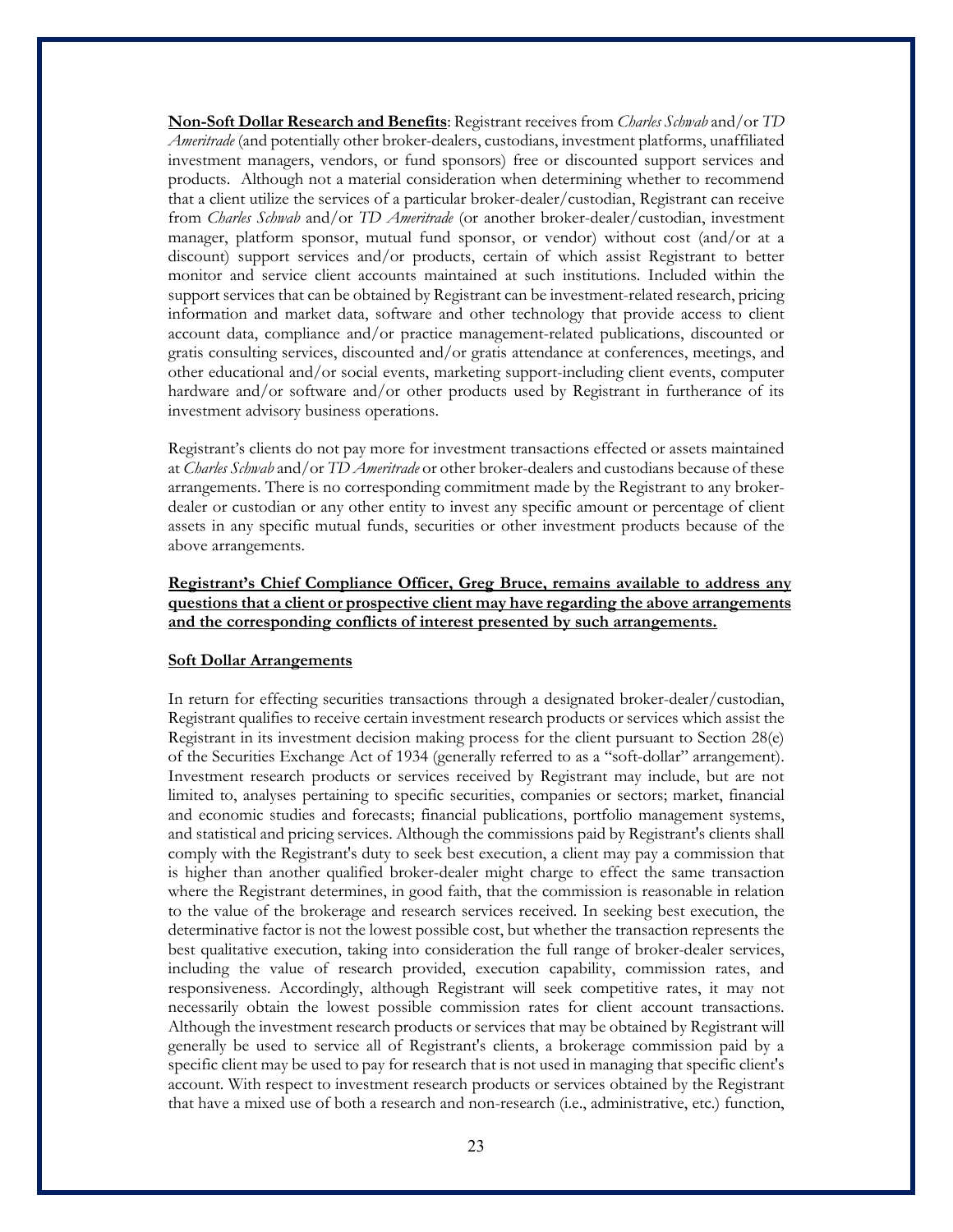Registrant shall make a reasonable allocation of the cost of the product or service according to its use - the percentage of the product or service that provides assistance to the Registrant's investment decision-making process will be paid for with soft dollars while that portion which provides administrative or other non-research assistance will be paid for by the Registrant with hard dollars. The brokerage commissions or transaction fees charged by the designated brokerdealer/custodian are exclusive of, and in addition to, Registrant's investment management fee.

# **The Registrant's Chief Compliance Officer, Greg Bruce, remains available to address any questions that a client or prospective may have regarding the above conflict of interest**.

**Directed Brokerage.** Registrant recommends that its clients utilize the brokerage and custodial services provided by *Charles Schwab* and/or *TD Ameritrade.* Registrant generally does not accept directed brokerage arrangements (when a client requires that account transactions be effected through a specific broker-dealer). In such client directed arrangements, the client will negotiate terms and arrangements for their account with that broker-dealer, and Registrant will not seek better execution services or prices from other broker-dealers or be able to "batch" the client's transactions for execution through other broker-dealers with orders for other accounts managed by Registrant As a result, a client may pay higher commissions or other transaction costs or greater spreads, or receive less favorable net prices, on transactions for the account than would otherwise be the case. **Please Note**: In the event that the client directs Registrant to effect securities transactions for the client's accounts through a specific brokerdealer, the client correspondingly acknowledges that such direction may cause the accounts to incur higher commissions or transaction costs than the accounts would otherwise incur had the client determined to effect account transactions through alternative clearing arrangements that may be available through Registrant. Higher transaction costs adversely impact account performance. **Please Also Note**: Transactions for directed accounts will generally be executed following the execution of portfolio transactions for non-directed accounts. **The Registrant's Chief Compliance Officer, Greg Bruce, remains available to address any questions that a client or prospective client may have regarding the above arrangement**.

**Aggregation**. To the extent that the Registrant provides investment management services to its clients, the transactions for each client account generally will be effected independently, unless the Registrant decides to purchase or sell the same securities for several clients at approximately the same time. The Registrant may (but is not obligated to) combine or "bunch" such orders to obtain best execution, to negotiate more favorable commission rates or to allocate equitably among the Registrant's clients differences in prices and commissions or other transaction costs that might have been obtained had such orders been placed independently. Under this procedure, transactions will be averaged as to price and will be allocated among clients in proportion to the purchase and sale orders placed for each client account on any given day. The Registrant shall not receive any additional compensation or remuneration as a result of such aggregation.

# <span id="page-23-0"></span>**Item 13 Review of Accounts**

A. For those clients to whom Registrant provides investment supervisory services, account reviews are conducted on an ongoing basis by the Registrant's Principals and/or representatives. All investment supervisory clients are advised that it remains their responsibility to advise the Registrant of any changes in their investment objectives and/or financial situation. All clients (in person or via telephone) are encouraged to review financial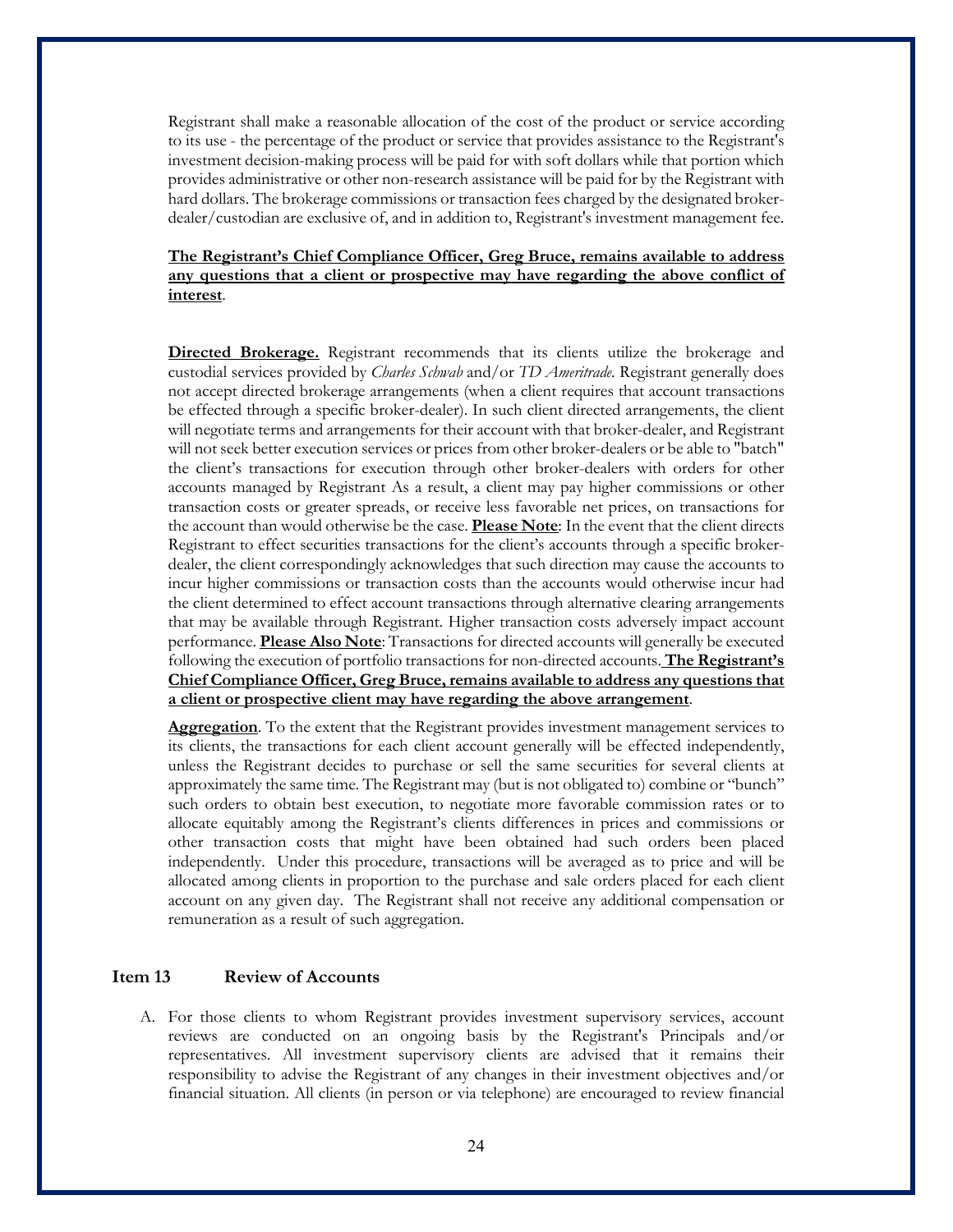planning issues (to the extent applicable), investment objectives and account performance with the Registrant on a minimum of an annual basis.

- B. The Registrant can conduct account reviews on an other than periodic basis upon the occurrence of a triggering event, such as a change in client investment objectives and/or financial situation, market corrections and client request.
- C. Clients are provided, at least quarterly, with written transaction confirmation notices and regular written summary account statements directly from the broker-dealer/custodian and/or program sponsor for the client accounts. The Registrant may also provide a written periodic report summarizing account activity and performance.

# <span id="page-24-0"></span>**Item 14 Client Referrals and Other Compensation**

As indicated at Item 12 above*,* Registrant receives from *Charles Schwab* and/or *TD Ameritrade* free and discounted support services and products.

If a client is introduced to the Registrant by either a solicitor, Registrant may pay that solicitor a referral fee in accordance with the requirements of Rule 206(4)-3 of the Investment Advisers Act of 1940, and any corresponding state securities law requirements. Any referral fee is paid solely from the Registrant's investment advisory fee, and will not result in any additional charge to the client. If the client is introduced to the Registrant by an unaffiliated solicitor, the solicitor will provide each prospective client with a copy of the current version of this Brochure and a separate written disclosure statement disclosing the terms of the arrangement between the Registrant and the solicitor, including the compensation to be paid by the Registrant to the solicitor.

#### Schwab Advisor Network

Registrant receives client referrals from *Charles Schwab* through Registrant's participation in Schwab Advisor Network™ ("the Service"), designed to help investors find an independent investment advisor. *Charles Schwab* is a broker-dealer independent and unaffiliated with Registrant. *Charles Schwab* does not supervise Registrant and has no responsibility for Registrant's management of clients' portfolios or Registrant's other advice or services. Registrant pays *Charles Schwab* fees to receive client referrals through the Service. Registrant's participation in the Service may raise potential conflicts of interest described below.

Registrant pays *Charles Schwab* a Participation Fee on all referred clients' accounts that are maintained in custody at *Charles Schwab* and a Non-*Charles Schwab* Custody Fee on all accounts that are maintained at, or transferred to, another custodian. The Participation Fee paid by Registrant is a percentage of the fees owed by the client to Registrant or a percentage of the value of the assets in the client's account, subject to a minimum Participation Fee. Registrant pays *Charles Schwab* the Participation Fee for so long as the referred client's account remains in custody at *Charles Schwab*. The Participation Fee is billed to Registrant quarterly and may be increased, decreased or waived by *Charles Schwab* from time to time. The Participation Fee is paid by Registrant and not by the client. Registrant has agreed not to charge clients referred through the Service fees or costs greater than the fees or costs Registrant charges clients with similar portfolios (pursuant to Registrant's standard fee schedule as in effect from time to time) who were not referred through the Service.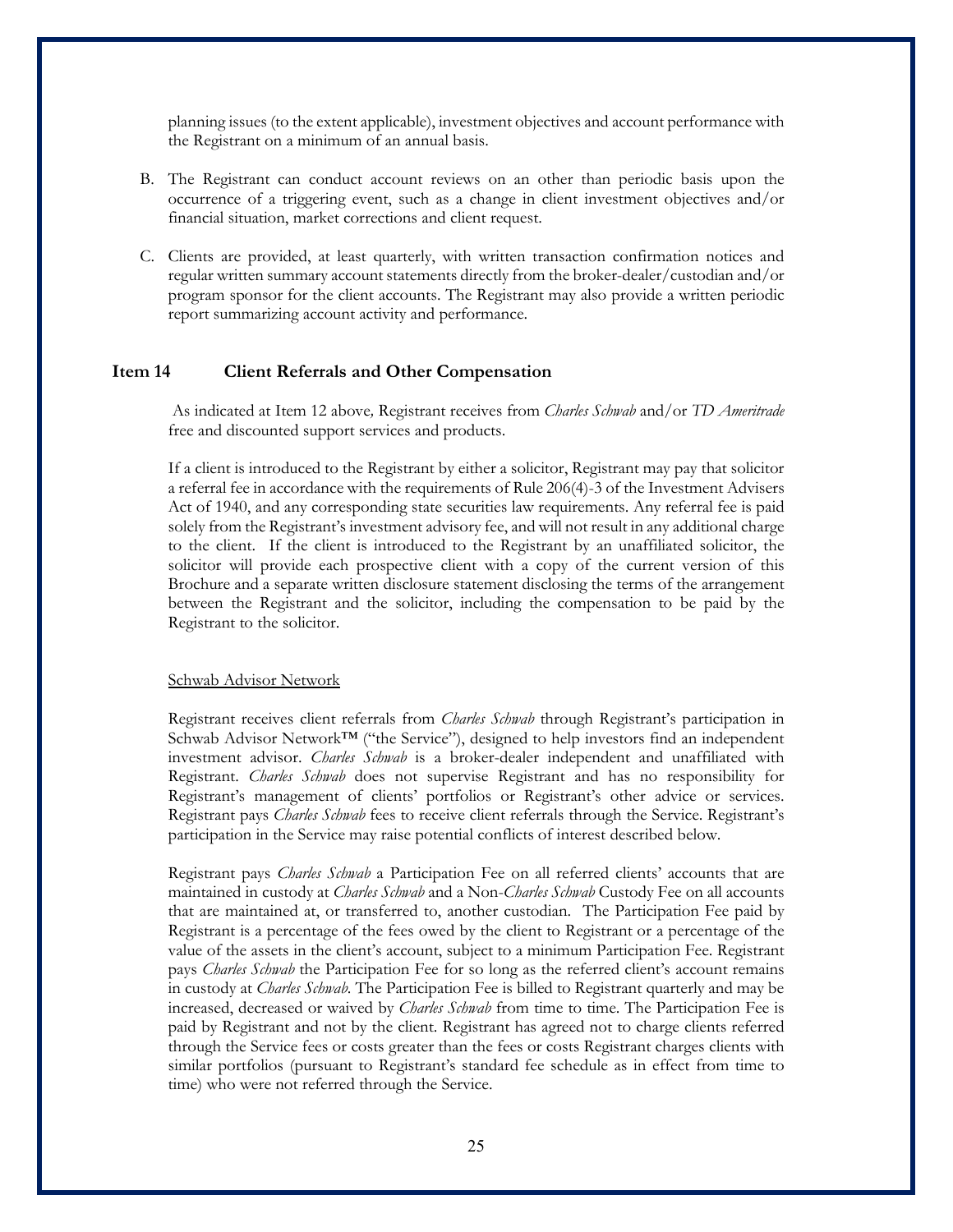Registrant generally pays *Charles Schwab* a Non- *Charles Schwab* Custody Fee if custody of a referred client's account is not maintained by, or assets in the account are transferred from *Charles Schwab*, unless the client was solely responsible for the decision not to maintain custody at *Charles Schwab*. The Non- *Charles Schwab* Custody Fee is a one-time payment equal to a percentage of the assets placed in custody other than at *Schwab*. The Non- *Charles Schwab* Custody Fee is higher than the Participation Fees Registrant generally would pay in a single year. Thus, Registrant will have an incentive to recommend that client accounts be held in custody at *Charles Schwab.*

The Participation and Non- *Charles Schwab* Custody Fees will be based on assets in accounts of Registrant's clients who were referred by *Charles Schwab* and those referred clients' family members living in the same household. Thus, Registrant will have incentives to encourage household members of clients referred through the Service to maintain custody of their accounts and execute transactions at *Charles Schwab* and to instruct *Charles Schwab* to debit Registrant's fees directly from the accounts.

For accounts of Registrant's clients maintained in custody at *Charles Schwab*, *Charles Schwab* will not charge the client separately for custody but will receive compensation from Registrant's clients in the form of commissions or other transaction-related compensation on securities trades executed through *Charles Schwab*. *Charles Schwab* also will receive a fee (generally lower than the applicable commission on trades it executes) for clearance and settlement of trades executed through broker-dealers other than *Charles Schwab*. *Charles Schwab*'s fees for trades executed at other broker-dealers are in addition to the other broker-dealers' fees. Thus, Registrant has an incentive to cause trades to be executed through *Charles* Schwab rather than another broker-dealer. Registrant nevertheless acknowledges its duty to seek best execution of trades for client accounts. Trades for client accounts held in custody at *Charles Schwab* may be executed through a different broker-dealer than trades for Registrant's other clients. Thus, trades for accounts custodied at *Charles Schwab* may be executed at different times and different prices than trades for other accounts that are executed at other broker-dealers.

**The Registrant's Chief Compliance Officer**, **Greg Bruce, remains available to address any questions that a client or prospective client may have regarding the above arrangements and any corresponding conflict of interest presented by such arrangement.**

# <span id="page-25-0"></span>**Item 15 Custody**

Registrant shall have the ability to deduct its advisory fee from the client's custodial account. Clients are provided with written transaction confirmation notices, and a written summary account statement directly from the custodian (i.e., *Charles Schwab, TD Ameritrade,* etc.) at least quarterly. **Please Note:** To the extent that Registrant provides clients with periodic account statements or reports, the client is urged to compare any statement or report provided by Registrant with the account statements received from the account custodian. **Please Also Note:** The account custodian does not verify the accuracy of Registrant's advisory fee calculation.

Certain clients have established asset transfer authorizations that permit the qualified custodian to rely upon instructions from Registrant to transfer client funds or securities to third parties. These arrangements are disclosed at Item 9 of Part 1 of Form ADV. However, in accordance with the guidance provided in the SEC's February 21, 2017 *Investment Adviser*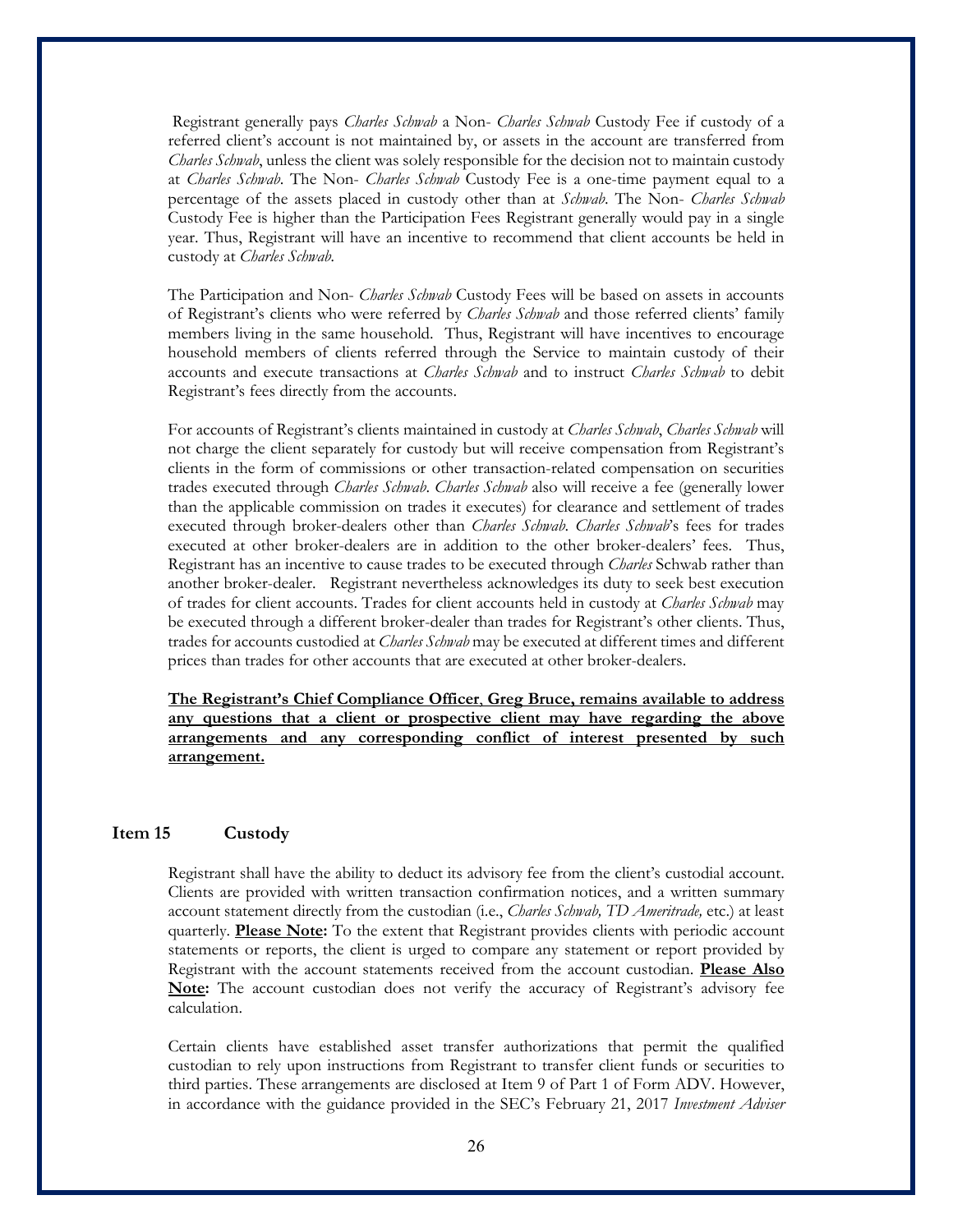*Association* No-Action Letter, the affected accounts are not subject to an annual surprise CPA examination. In addition, certain of the Registrant's employees may serve clients in a trustee capacity, which service results in the Registrant being deemed to have custody of the corresponding assets, as also disclosed at Item 9 of Part 1 of Form ADV. However, when serving in a trustee capacity, the Registrant is subject to an annual surprise CPA examination relative to the affected accounts.

The Registrant can also be deemed to have custody of certain client account assets due to its relationship with its affiliate, First Foundation Bank. As indicated above, the Registrant is subject to an annual surprise CPA examination. In addition, First Foundation Bank undergoes an annual internal controls report performed by a Public Company Accounting Oversight Board (*PCAOB*) registered and inspected accountant relating to those assets. First Foundation Bank provides a copy of the *PCAOB* report to the Registrant.

**ANY QUESTIONS: Registrant's Chief Compliance Officer, Greg Bruce, remains available to address any questions that a client or prospective client may have regarding custody-related issues.**

# <span id="page-26-0"></span>**Item 16 Investment Discretion**

The client can determine to engage the Registrant to provide investment advisory services on a discretionary basis. Prior to the Registrant assuming discretionary authority over a client's account, the client shall be required to execute an *Investment Advisory Agreement*, naming the Registrant as the client's attorney and agent in fact, granting the Registrant full authority to buy, sell, or otherwise effect investment transactions involving the assets in the client's name found in the discretionary account.

Clients who engage the Registrant on a discretionary basis may, at any time, impose restrictions, **in writing**, on the Registrant's discretionary authority (i.e. limit the types/amounts of particular securities purchased for their account, exclude the ability to purchase securities with an inverse relationship to the market, limit or proscribe the Registrant's use of margin, etc.).

## <span id="page-26-1"></span>**Item 17 Voting Client Securities**

Unless the client directs otherwise in writing, the Registrant is responsible for voting client proxies. Registrant shall vote proxies in conjunction with the proxy voting administrative and due diligence services provided by Proxy Edge, an unaffiliated nationally recognized proxy voting service of Broadridge Financial Solutions, Inc. ("Broadridge") Registrant, in conjunction with the services provided by Broadridge, shall monitor corporate actions of individual issuers and investment companies consistent with Registrant's fiduciary duty to vote proxies in the best interests of its clients. With respect to individual issuers, Registrant may be solicited to vote on matters including corporate governance, adoption or amendments to compensation plans (including stock options), and matters involving social issues and corporate responsibility. With respect to investment companies (e.g., mutual funds), Registrant may be solicited to vote on matters including the approval of advisory contracts, distribution plans, and mergers. Registrant (in conjunction with the services provided by Broadridge) shall maintain records pertaining to proxy voting as required under the Advisers Act. Information